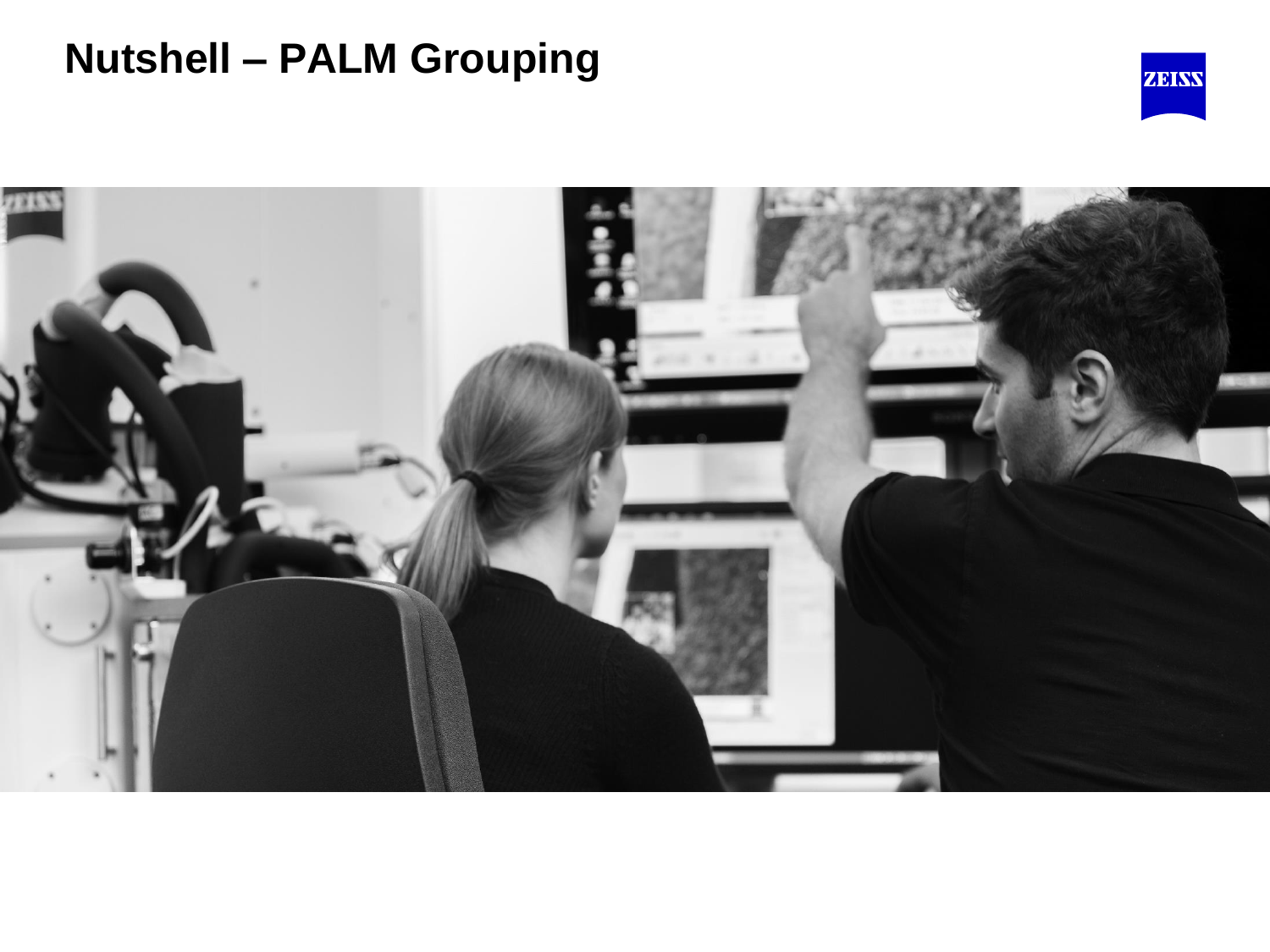### **PALM Grouping** *Scope and recommended previous knowledge.*



Here we cover **grouping** as one of the tools in PALM / dSTORM process. **Previous knowledge** on PALM / dSTORM and ELYRA is recommended. In particular:

• single-molecule fluorescence behavior (on/off and blinking)



• positioning accuracy and the involved scales of length



• basic knowledge of the PALM / dSTORM workflow in ELYRA

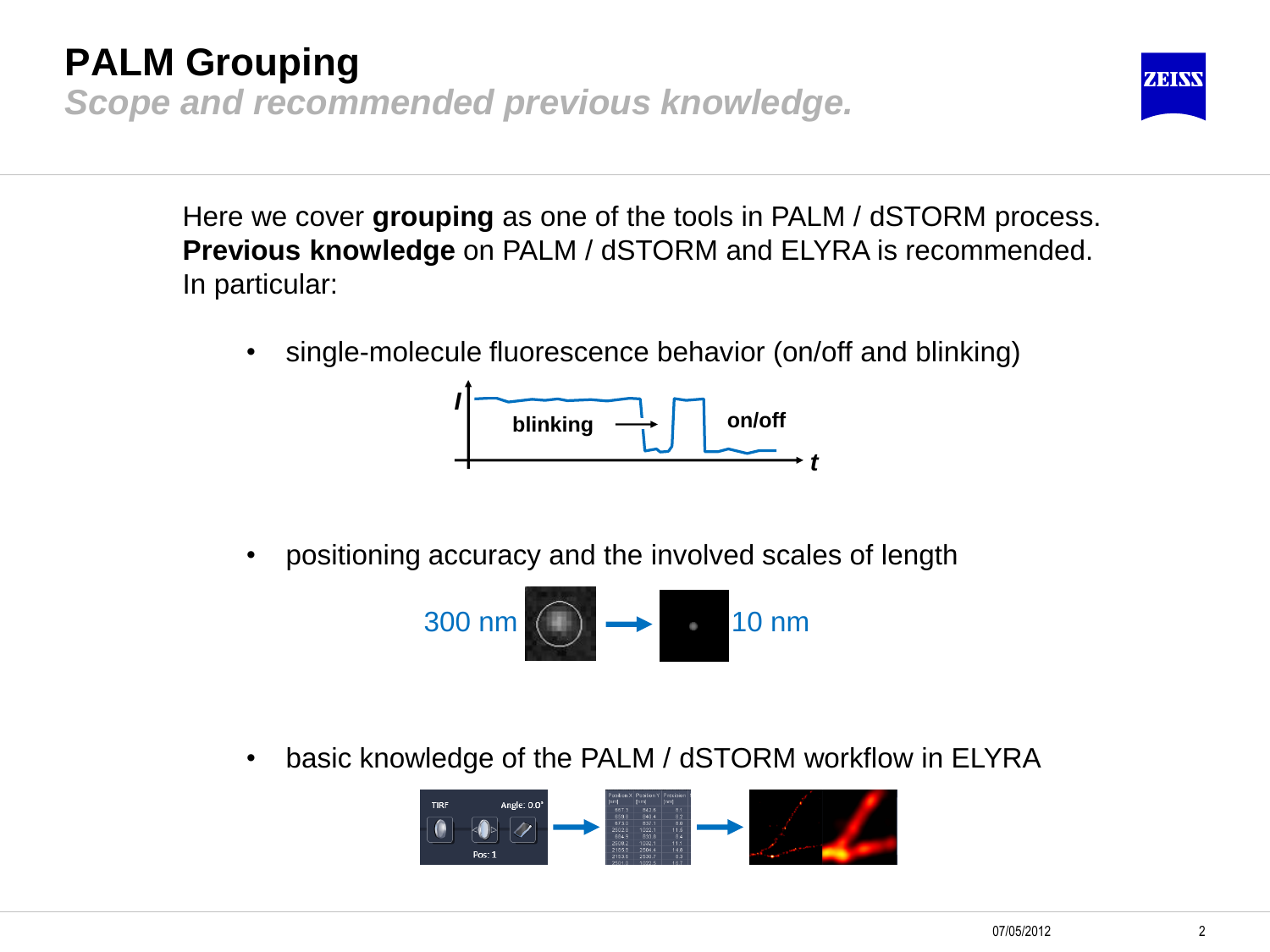### **Overview**



#### **1** Why? What is PALM Grouping?

- **2** How does it work? Definitions
- **3** Additional Remarks

| PAL-Drift<br><b>PAL-Grouping</b> | PAL-Statistics | PAL-Filter<br>PAL-Rendering |                             |  |
|----------------------------------|----------------|-----------------------------|-----------------------------|--|
|                                  |                |                             |                             |  |
| Max On Time                      |                |                             | ÷<br>frames<br>$\mathbf{1}$ |  |
| Off Gap                          |                |                             | е<br>frames<br>$\bf{0}$     |  |
| Capture Radius                   |                |                             | ÷<br>pixels<br>1,0          |  |
|                                  |                | Group                       | Ungroup                     |  |
|                                  |                |                             |                             |  |
|                                  |                |                             |                             |  |
|                                  |                |                             |                             |  |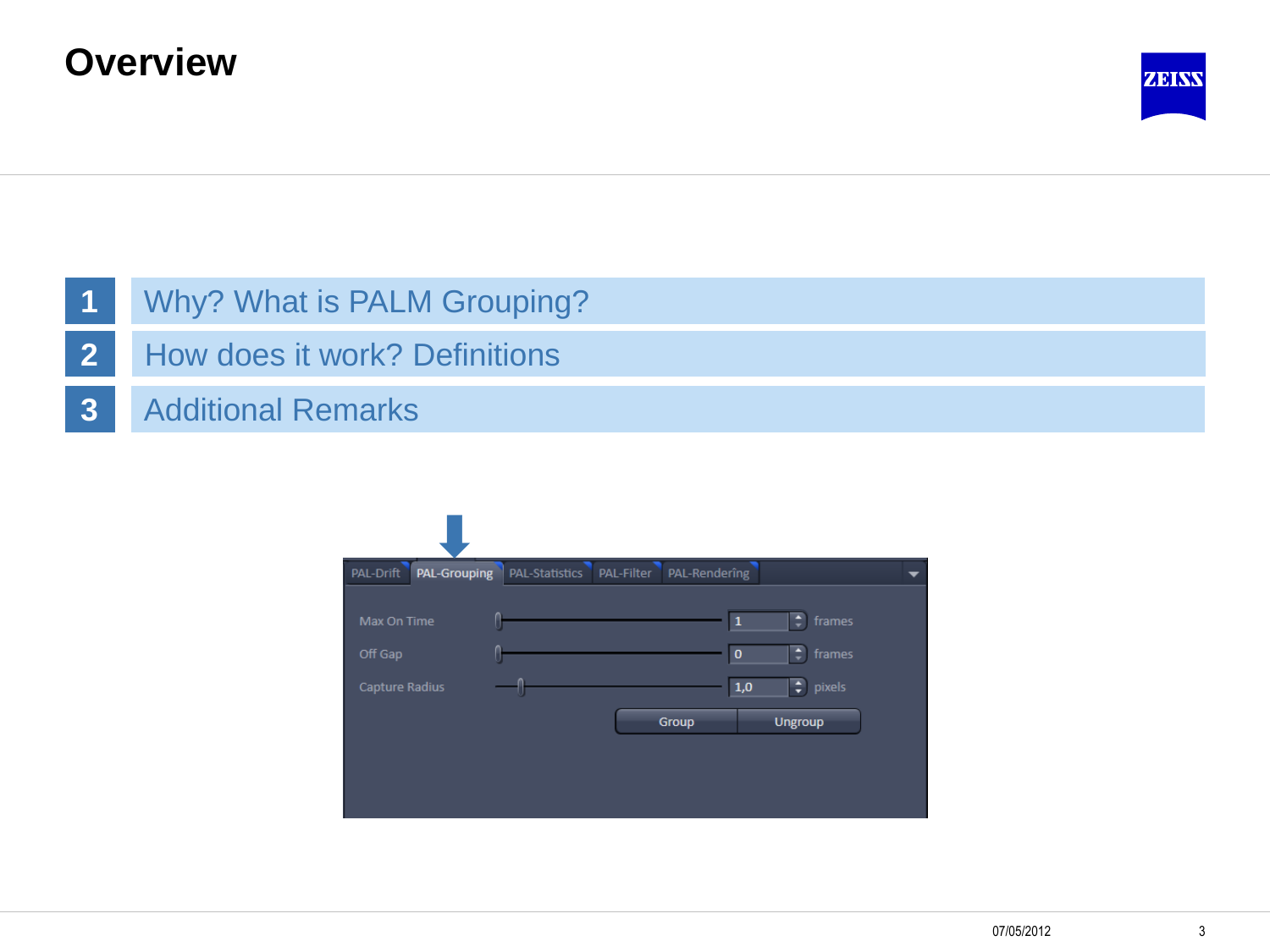#### **PALM Grouping** *Why group?*



PALM is based on the frame-by-frame localization of single emitter patterns.



Are these patterns coming from the same identical molecule? If so, can I join the information from these positions?



PALM Grouping Tool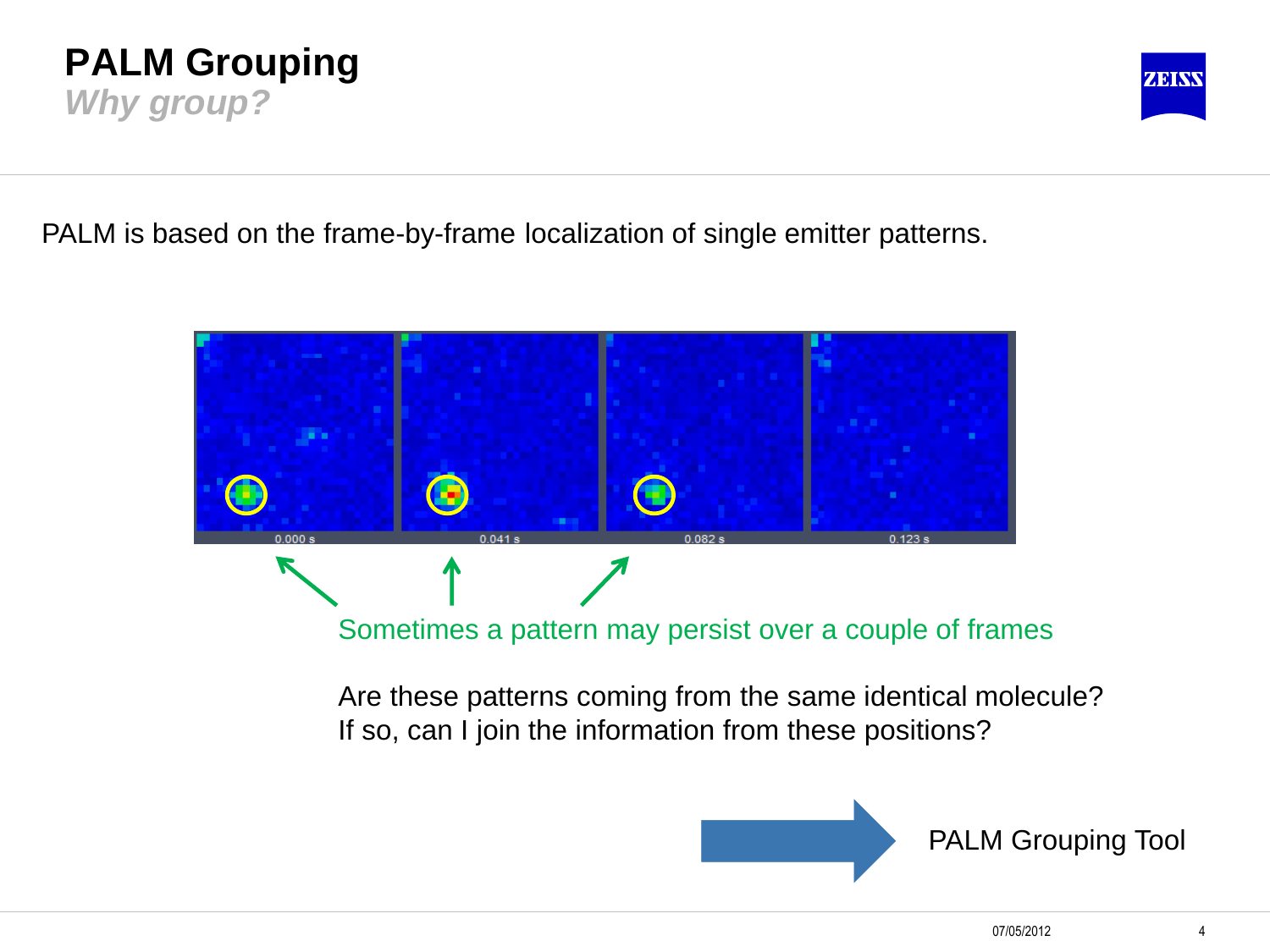

#### **1** Why? What is PALM Grouping?

- **2** How does it work? Definitions
- **3** Additional Remarks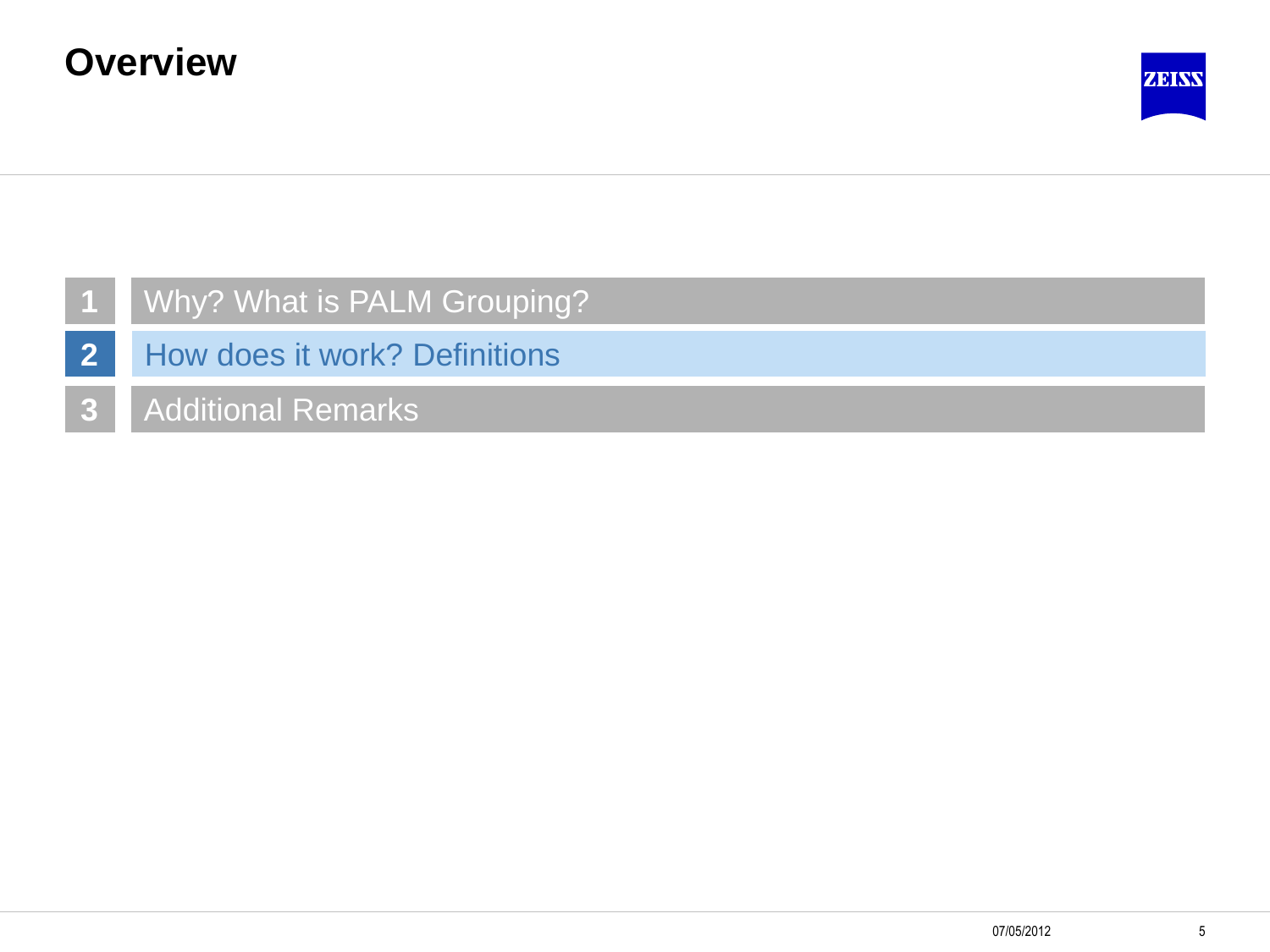## **PALM Grouping – Three parameters**

*Capture radius, Max On Time and Off Gap.*



| <b>Dimensions</b> | Display | Graphics | <b>PAL-Grouping</b>              |  |       |          |                                      |
|-------------------|---------|----------|----------------------------------|--|-------|----------|--------------------------------------|
| Max On Time       |         |          |                                  |  |       | 4        | ÷<br>frames                          |
| Off Gap           |         |          |                                  |  |       | $\bf{0}$ | frames                               |
| Capture Radius    |         |          |                                  |  |       | 0,9      | ÷<br>pixels                          |
|                   |         |          |                                  |  | Group |          | Ungroup                              |
|                   |         |          |                                  |  |       |          | Ungroup button:<br>Undo the grouping |
|                   |         |          | Group button:<br>Do the grouping |  |       |          |                                      |
|                   |         |          |                                  |  |       |          |                                      |

Data must be drift free or drift corrected (see also PALM-Drift)

**!**

- **1 Capture radius**: Starting from a given molecule position the SW will look for molecules within only that radius in the time sequence. (This radius is typically around 10 nm).
- **Max On Time**: After step 1 the time sequence is analyzed. A molecule can be on for this number of subsequent frames. If it is on for longer than this value then it is completely erased. **2**
- **Off Gap**: Allows for an off gap (due to e.g. blinking) of this maximum length. If equal or shorter then the sequence is joined. If longer then it is not joined. **3**

**ZENKY**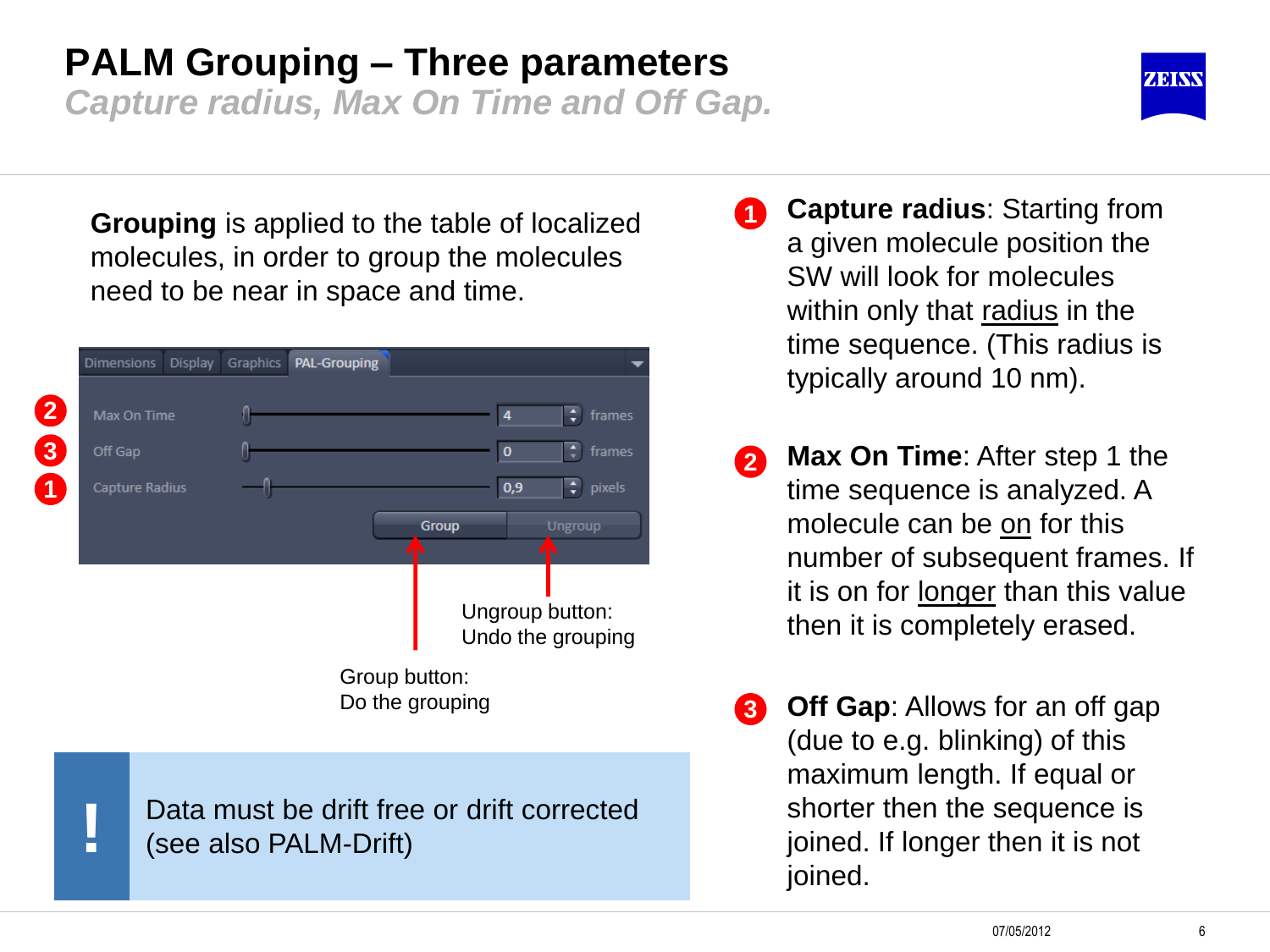## **PALM Grouping – Capture radius**

*First of all: Molecule has to be within a small radius.*



Attention! Radius is in units of **rendered image pixels** (set in the PAL-Render Tab) Here the radius is 9 nm (if pixel resolution is set to 20 nm/pixel, then the radius will be 18 nm) Attention! We assume that the data is drift free !!! (see PAL - Drift)

Render auto dynamic range SWF

Scale  $100,00$   $\div$  %

**ZEN KW**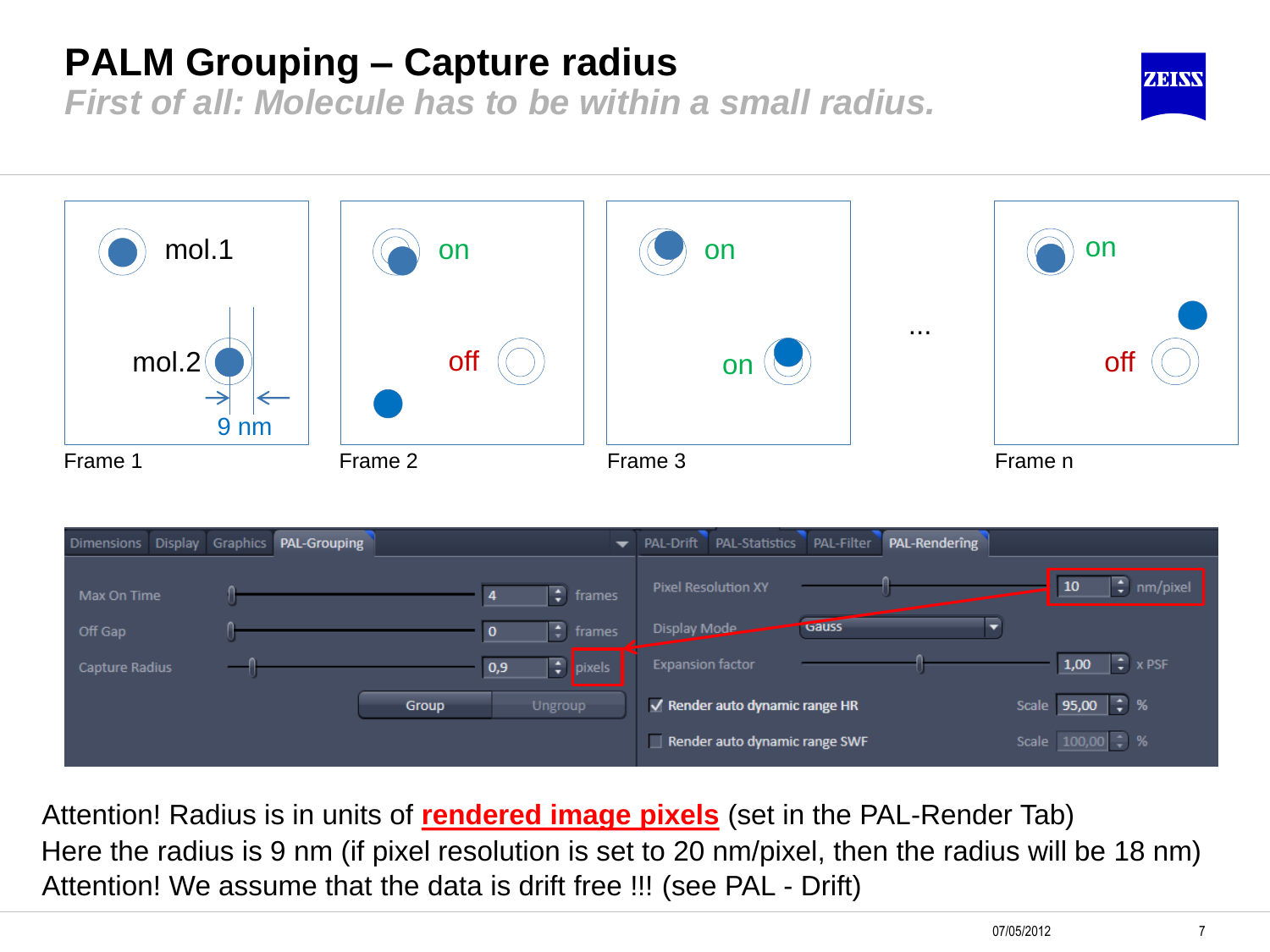## **PALM Grouping – on/off times**

*Molecules within the radius have an on/off behaviour*

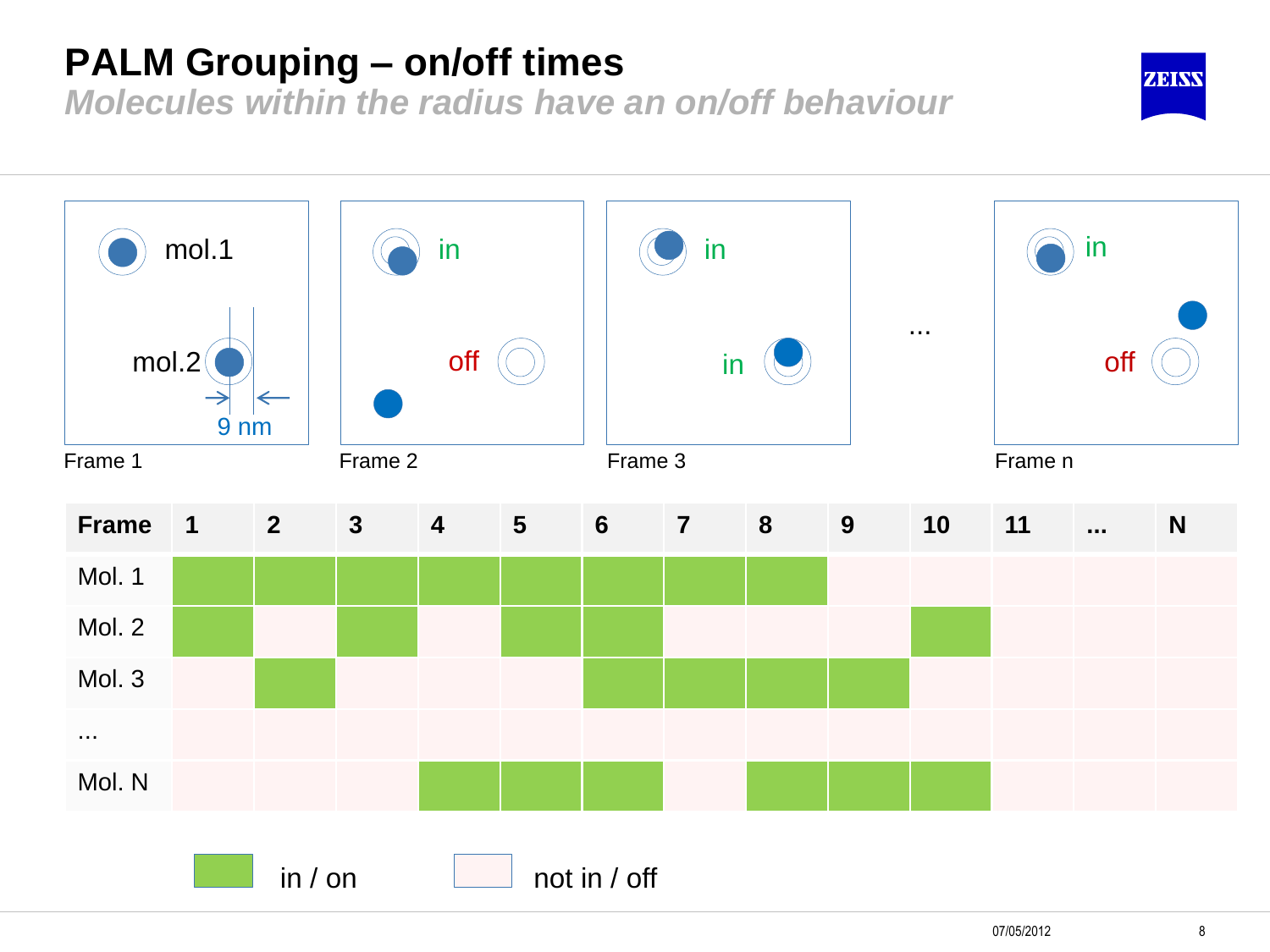## **PALM Grouping – on/off times (consecutive)**

*On/off times are always in consecutive frames*



**ZEINS**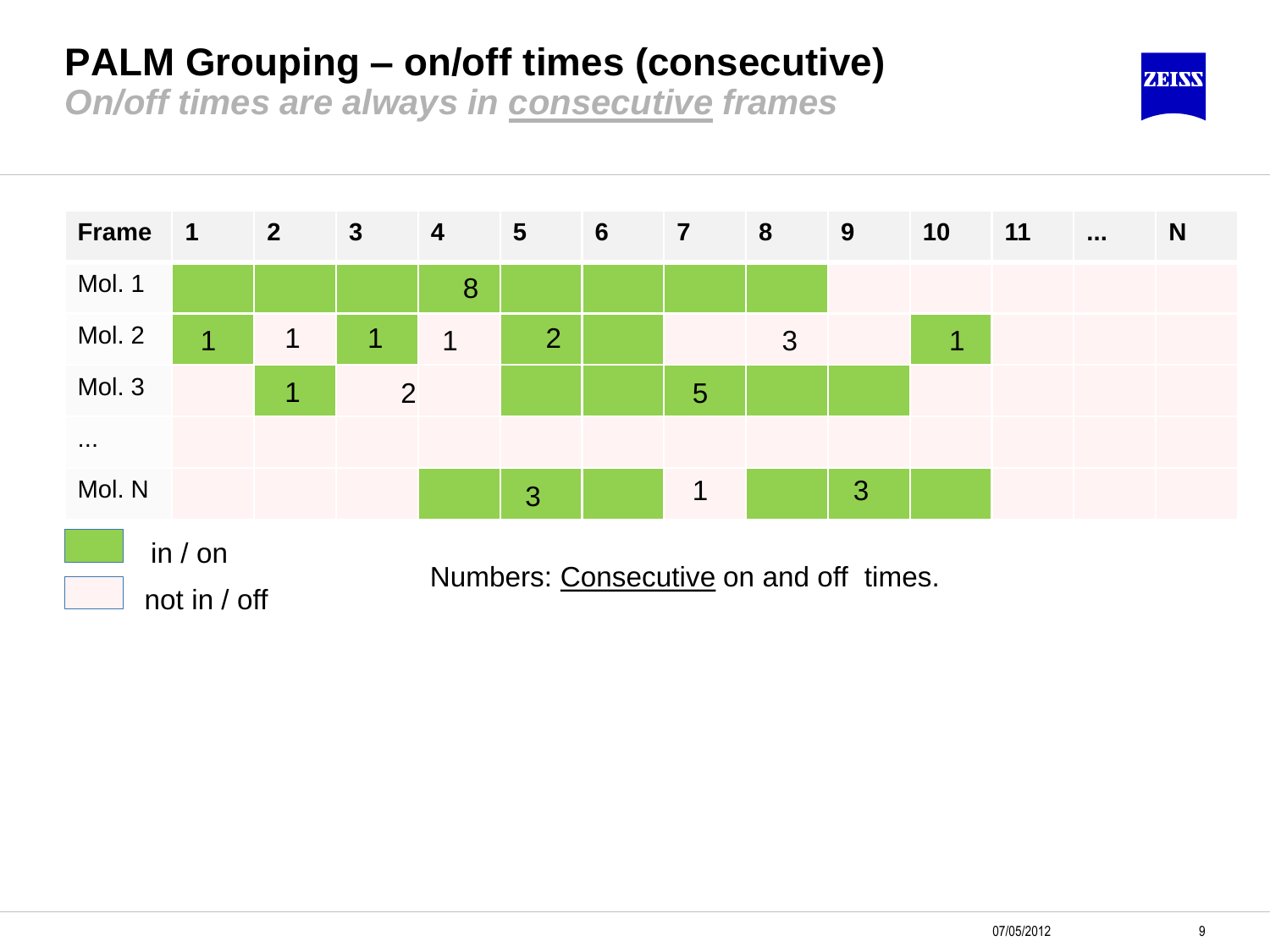*Max On Time sets an upper limit. Removes molecules on for unreasonably long time.*





Attention! It affects only consecutive on frames (i.e. green blocks).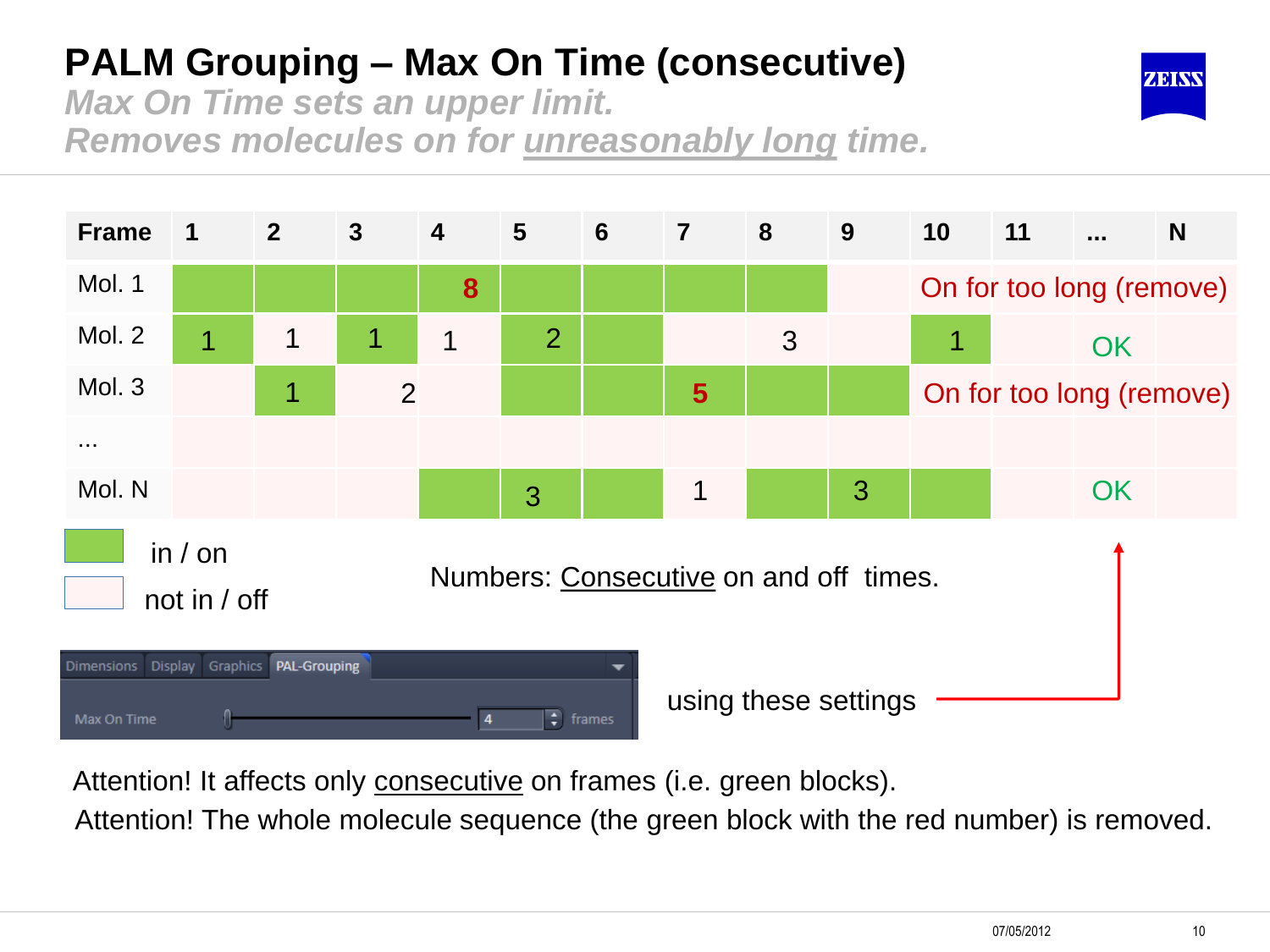*Max On Time sets an upper limit. Removes molecules on for unreasonably long time.*





Attention! It affects only consecutive on frames (i.e. green blocks).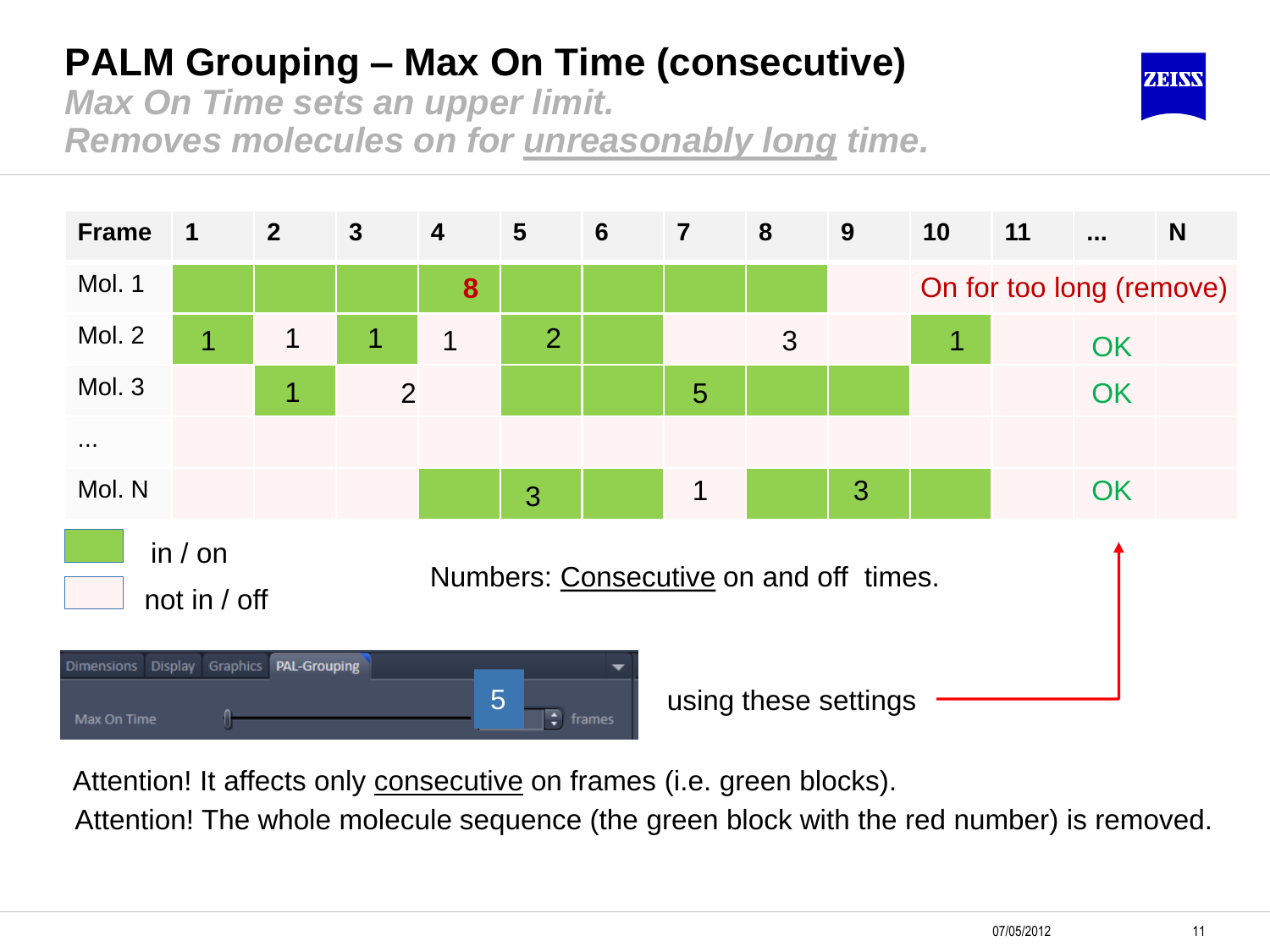*Max On Time sets an upper limit. Removes molecules on for unreasonably long time.*





Attention! It affects only consecutive on frames (i.e. green blocks).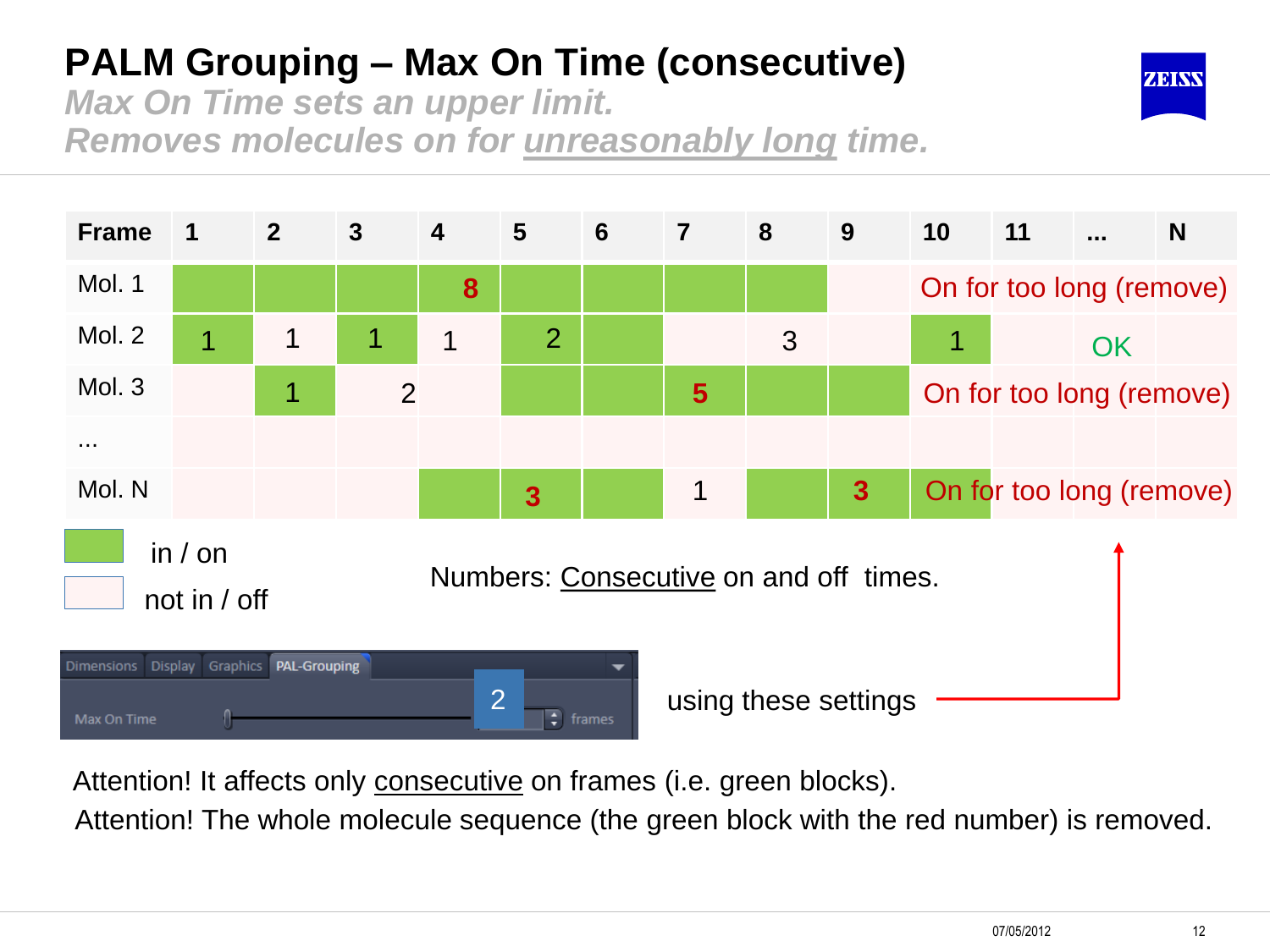*Max On Time sets an upper limit. Removes molecules on for unreasonably long time.*





Attention! It affects only consecutive on frames (i.e. green blocks).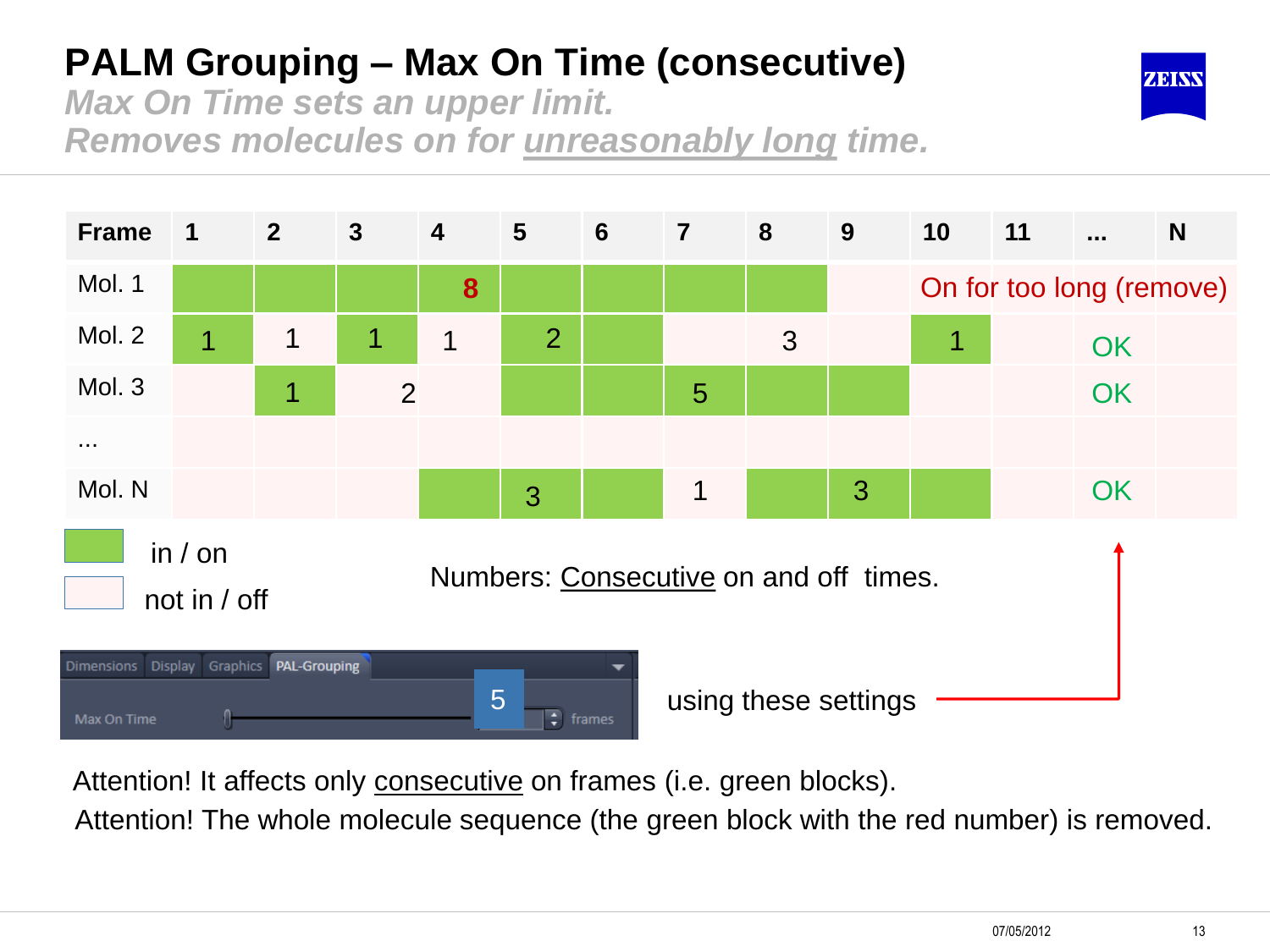## **PALM Grouping – Off Gap (consecutive)**

*Molecules that remain off for too long are unreasonable*



Attention! It affects only consecutive frames. Attention! The molecules are SPLIT (not removed).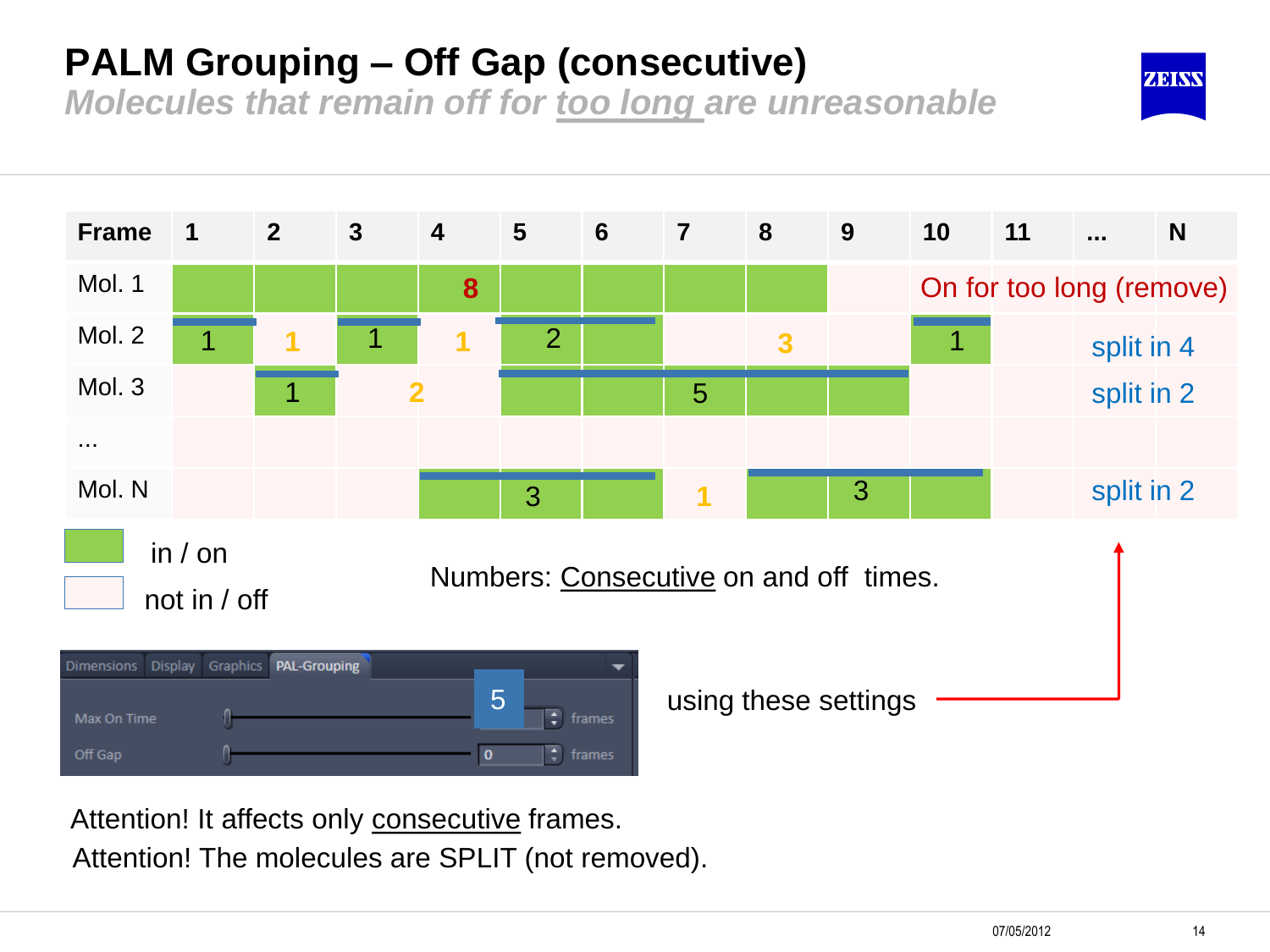## **PALM Grouping – Off Gap (consecutive)**

*Molecules that remain off for too long are unreasonable*



Attention! It affects only consecutive frames. Attention! The molecules are SPLIT (not removed).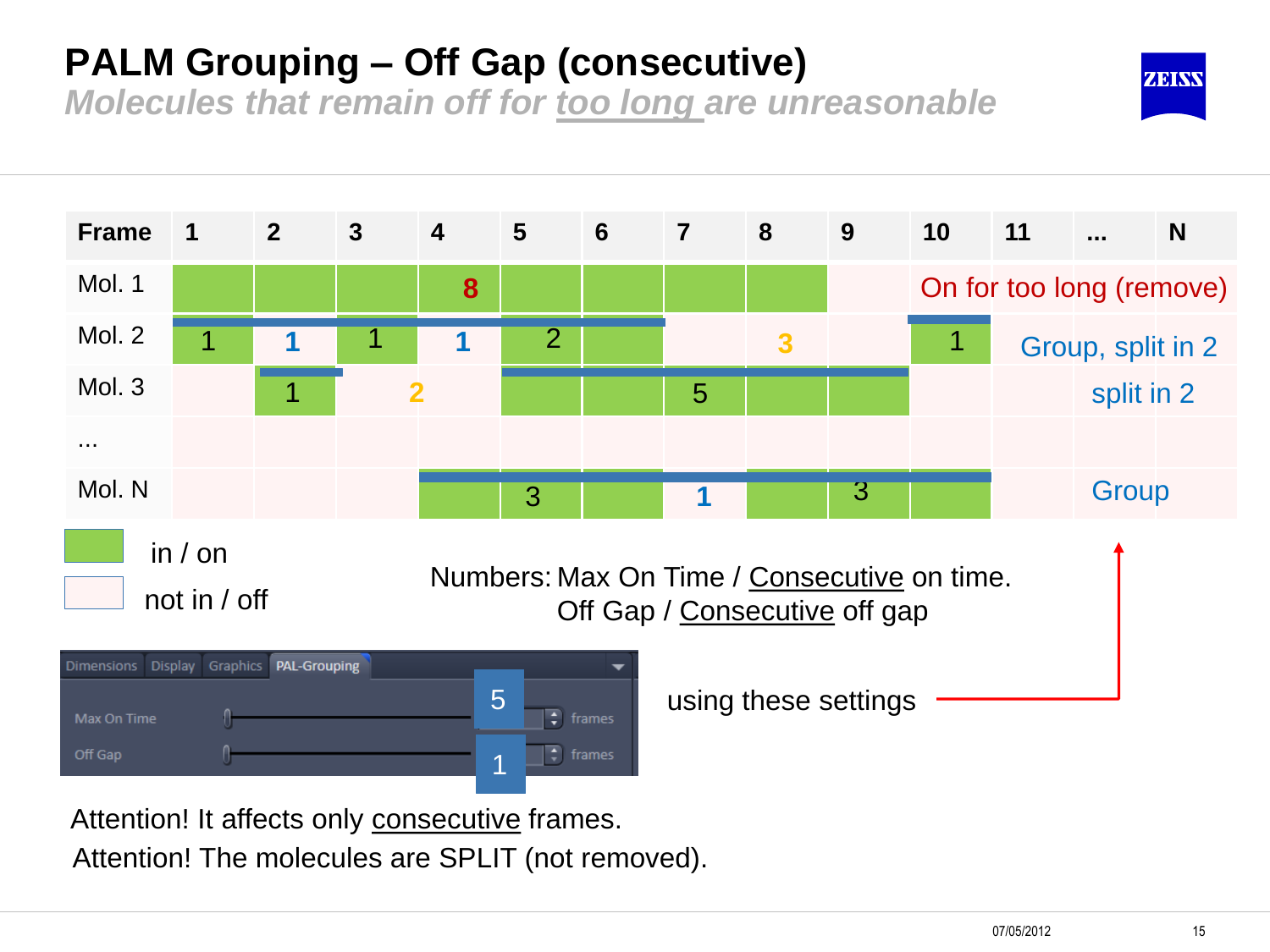## **PALM Grouping – Off Gap (consecutive)**

*Molecules that remain off for too long are unreasonable*



Attention! It affects only consecutive frames. Attention! The molecules are SPLIT (not removed).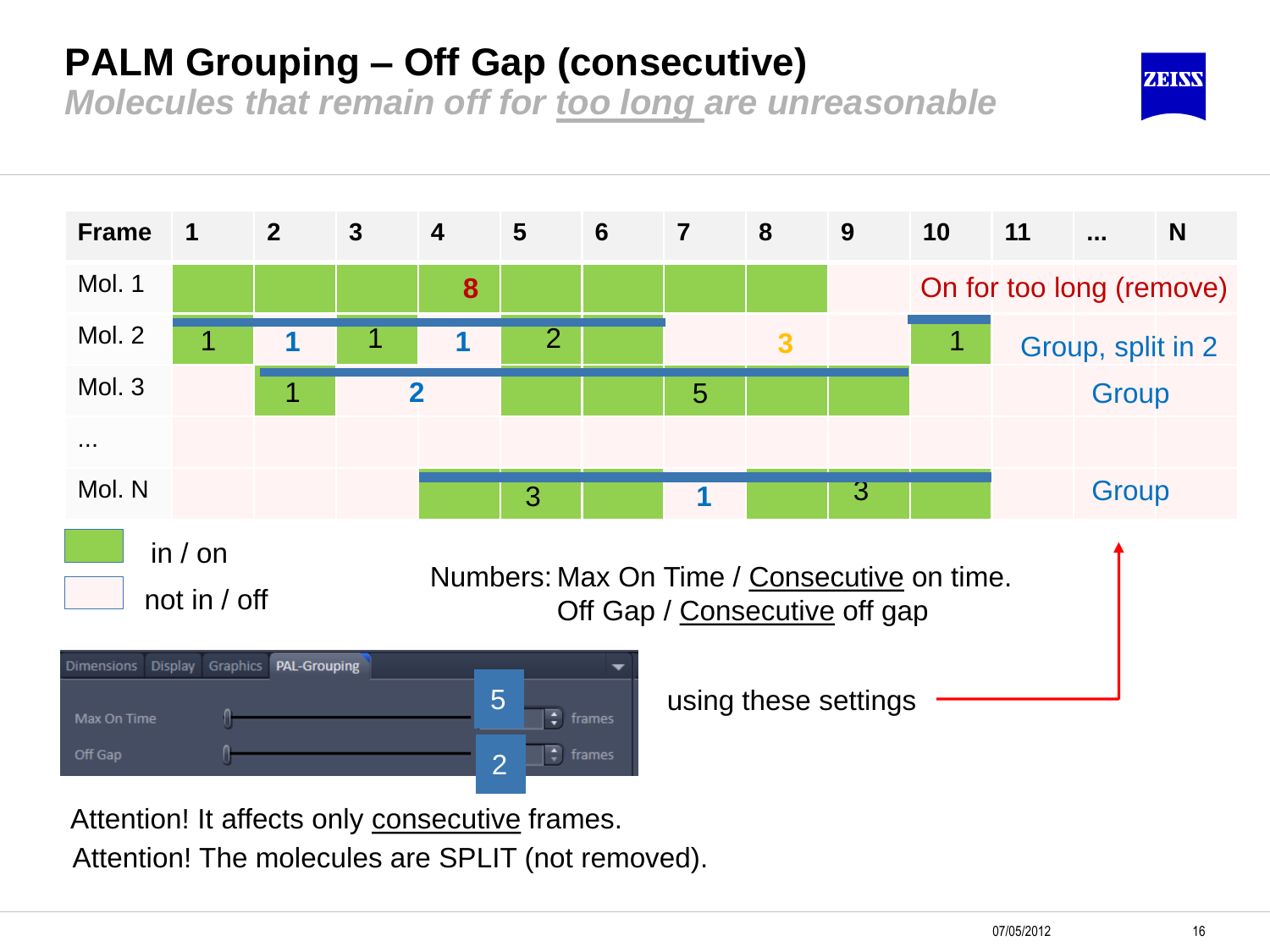

#### **1** Why? What is PALM Grouping?

- **2** How does it work? Definitions
- **3** Additional Remarks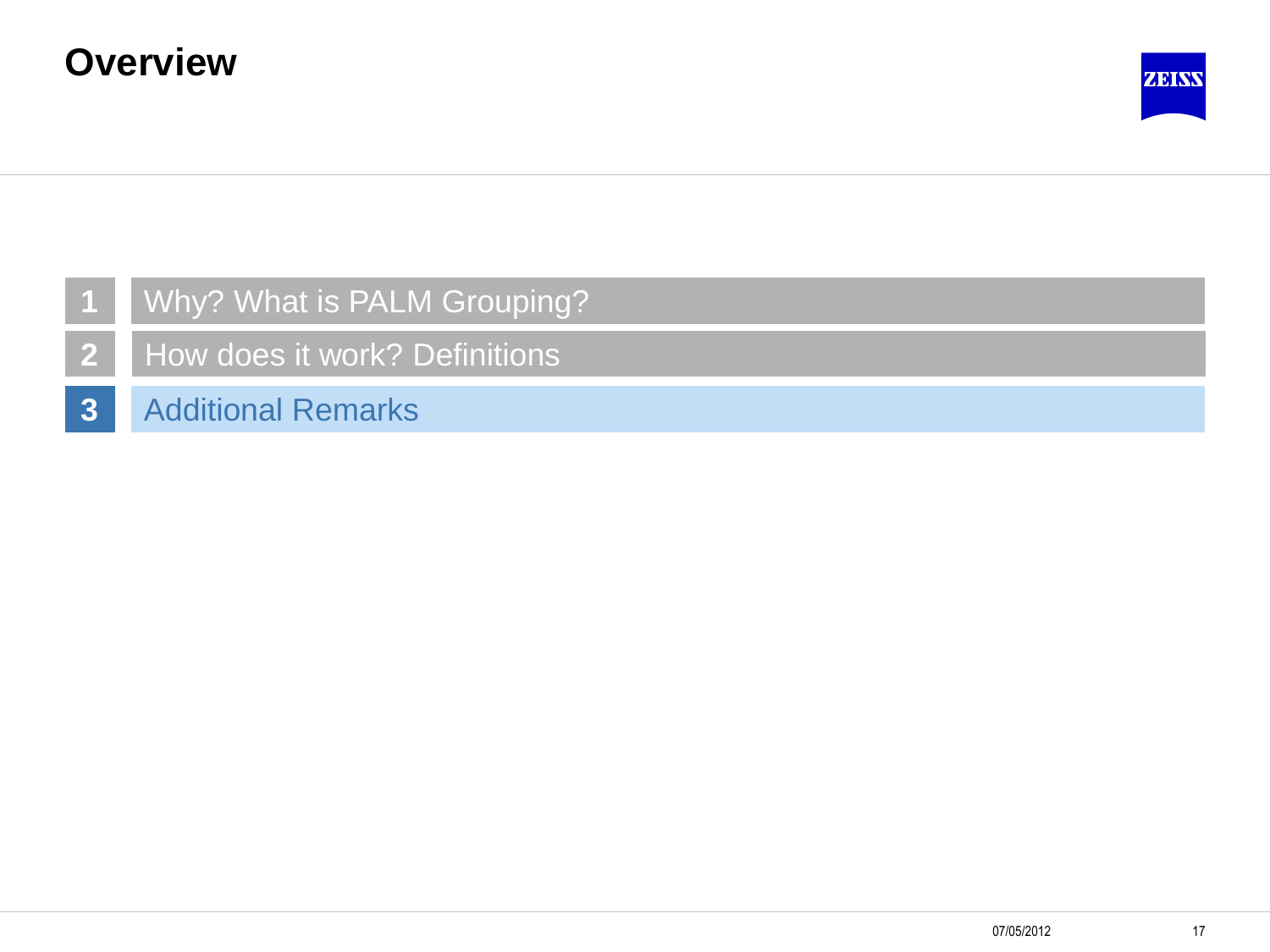

After understanding how **grouping** works, a few questions remain open:

- How important is this step? When do I have to use it?
	- How do I set the values for Capture Radius, Max On Time and Off Gap?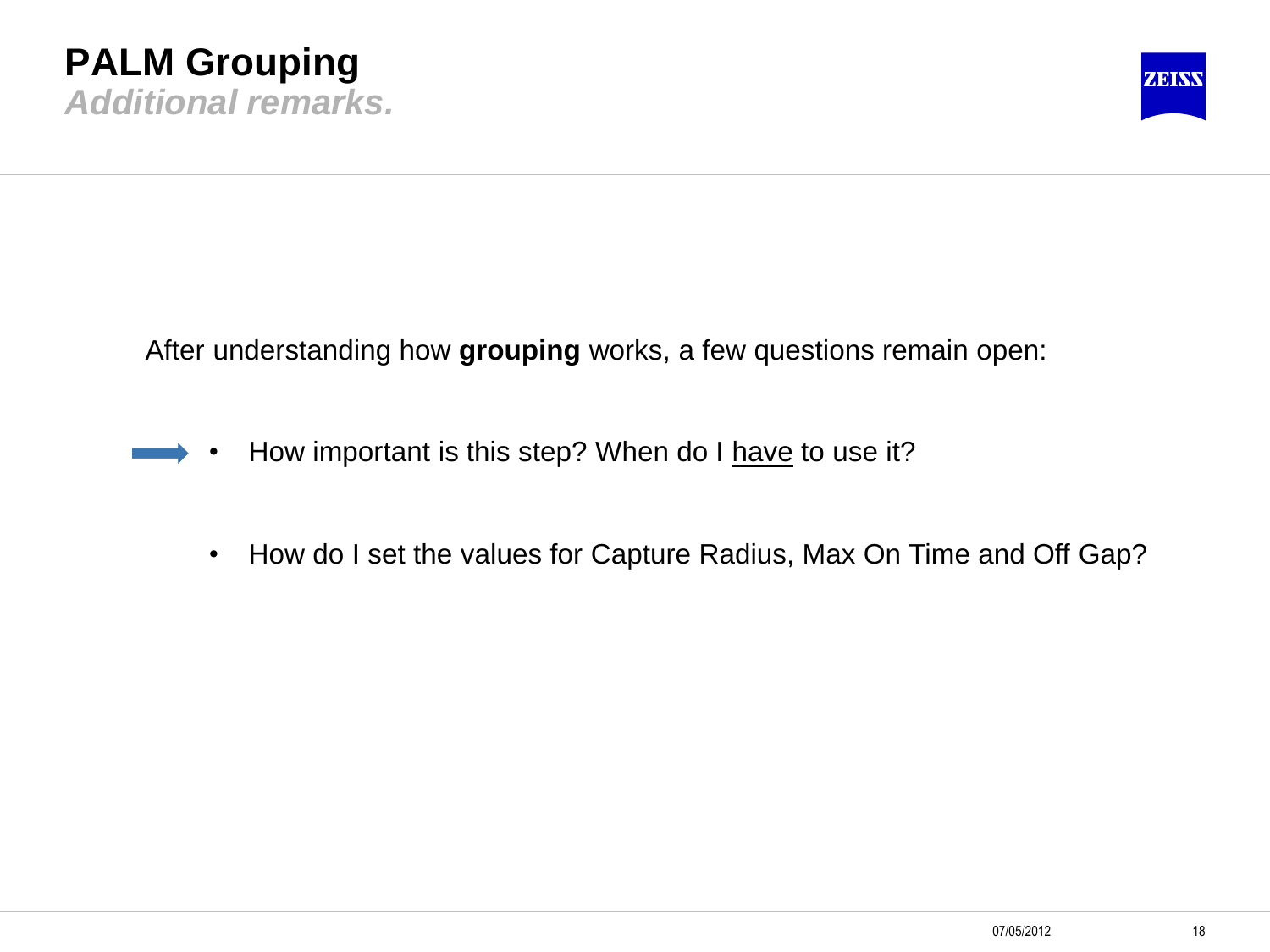## **PALM Grouping**

*Importance and influence of grouping on the data.*

(1) Grouping affects the positioning accuracy. A large group results in better precision



(2) To count molecules (e.g. proteins at a binding site) grouping must be used to avoid double counting the same molecule





(3) If the number of molecules is of no relevance, only the structure matters, then grouping may be disregarded.





**ZEN KW**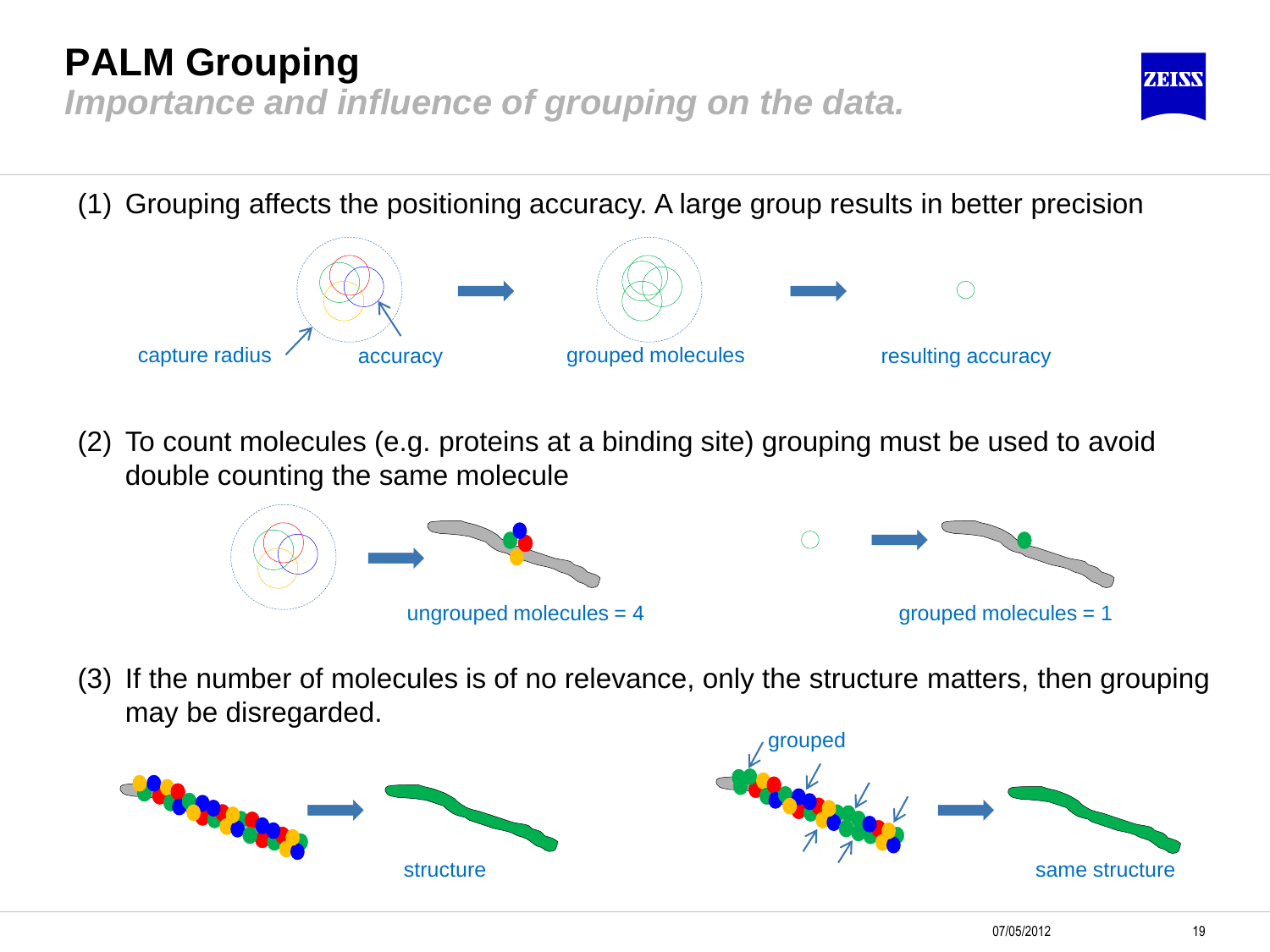

After understanding how **grouping** works, a few questions remain open:

- How important is this step? When do I have to use it?
	- How do I set the values for Capture Radius, Max On Time and Off Gap?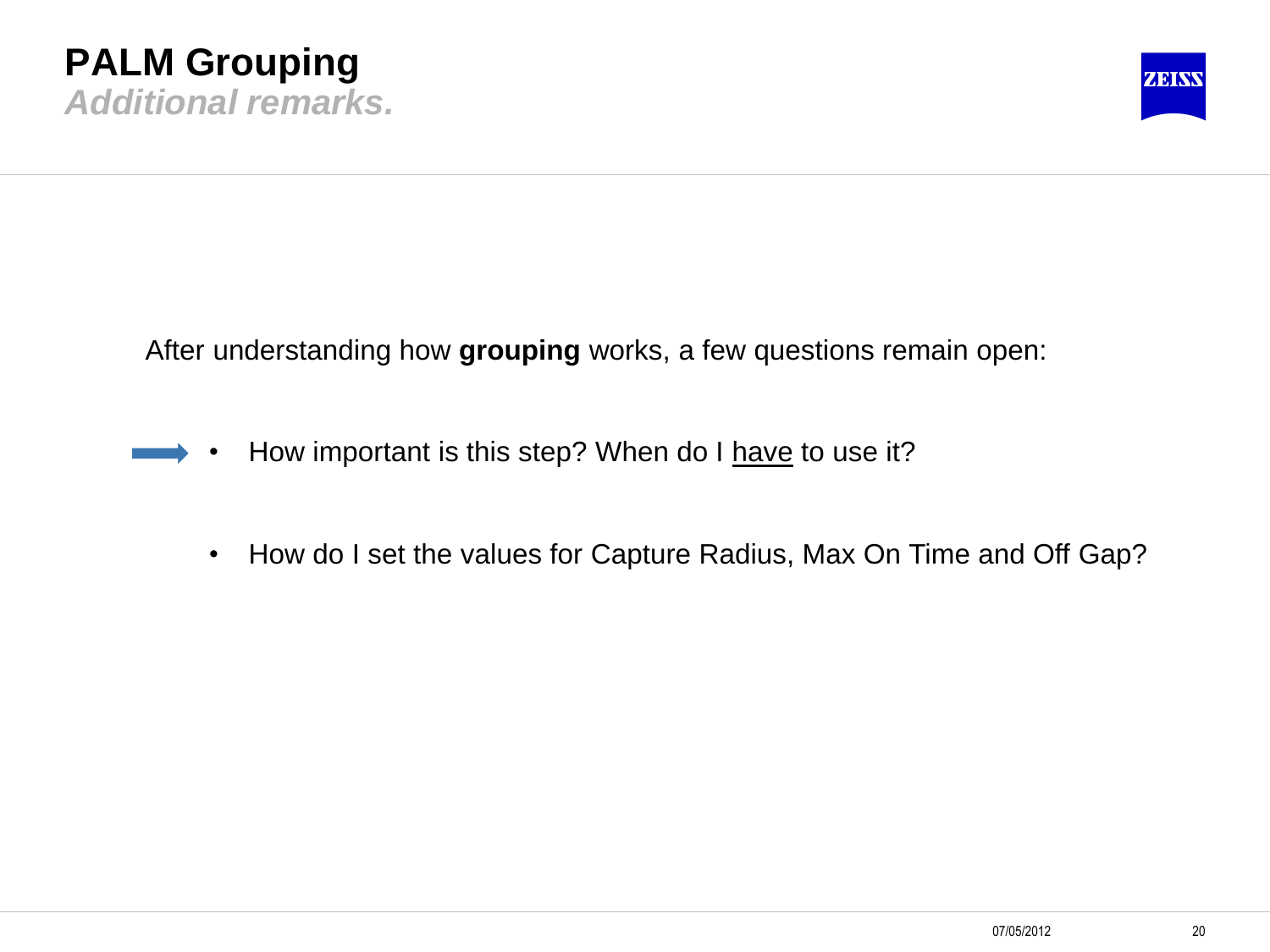*Not easy to find on / off times. Given in Statistics is sum total.*

| Index | <b>First Frame</b> | Number Frames Frames Missing Position X   Position Y   Pre |              | [nm]   | [nm]   | [nr |
|-------|--------------------|------------------------------------------------------------|--------------|--------|--------|-----|
| 4001  | 3895               | 2                                                          | 0            | 756.3  | 906.9  |     |
| 4002  | 3911               | 2                                                          | 1            | 1665.2 | 1867.9 |     |
| 4003  | 3929               | 2                                                          | $\mathbf{0}$ | 2438.7 | 2830.3 |     |
| 4004  | 3929               | 4                                                          | 2            | 931.4  | 949.8  |     |
| 4005  | 3932               | 2                                                          | 1            | 2158.5 | 2617.8 |     |
| 4006  | 3933               | 3                                                          | 1            | 2162.7 | 2602.6 |     |
| 4007  | 3941               | 2                                                          | $\mathbf{0}$ | 498.4  | 793.5  |     |
| 4008  | 3943               | 2                                                          | 2            | 1809.6 | 909.3  |     |
|       |                    |                                                            |              |        |        |     |



#### **Max On Time ≠ Number Frames Off Gap ≠ Frames Missing**

| <b>Dimensions</b> | <b>Display</b> | Graphics | <b>PAL-Grouping</b> |
|-------------------|----------------|----------|---------------------|
|                   |                |          |                     |
| Max On Time       |                |          |                     |
| Off Gap           |                |          |                     |
|                   |                |          |                     |

It is not possible to infer from the statistics what the typical on and off time for the molecules is. This is so because the numbers given are the sum total of all on times and all off times. For an example see next slide.

**ZENKY**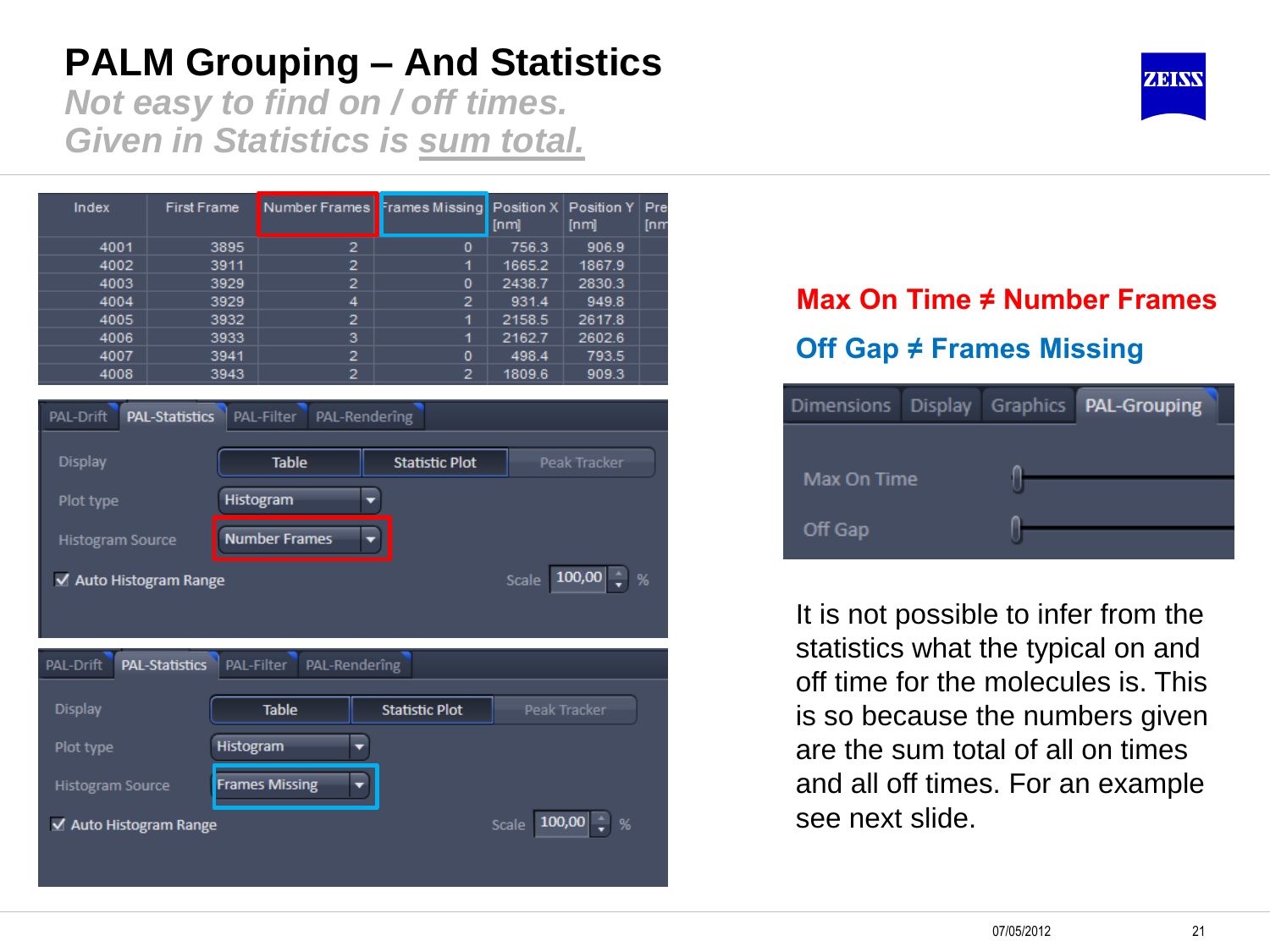*Not easy to find on / off times. Given is sum total.*

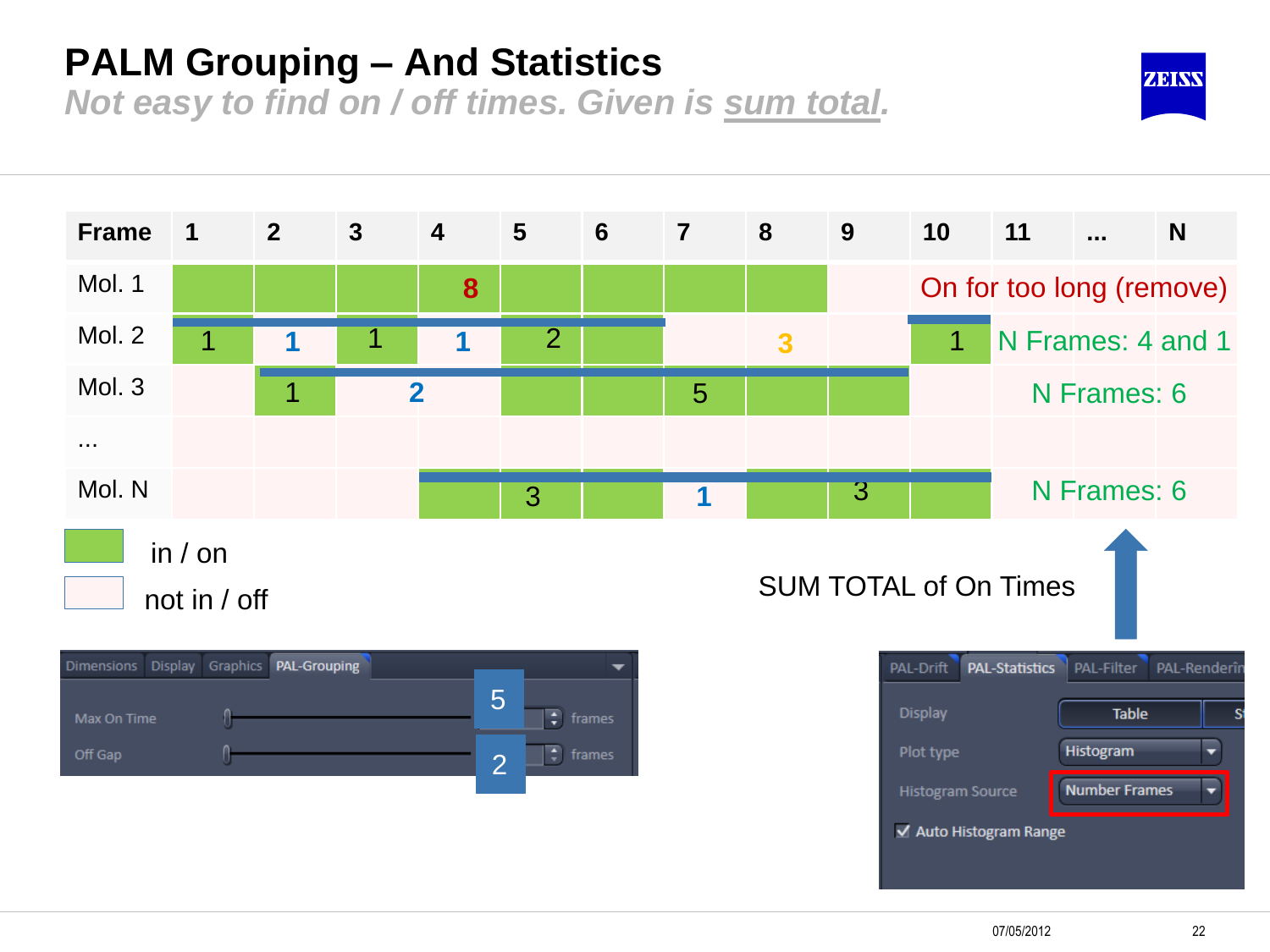*Not easy to find on / off times. Given is sum total.*

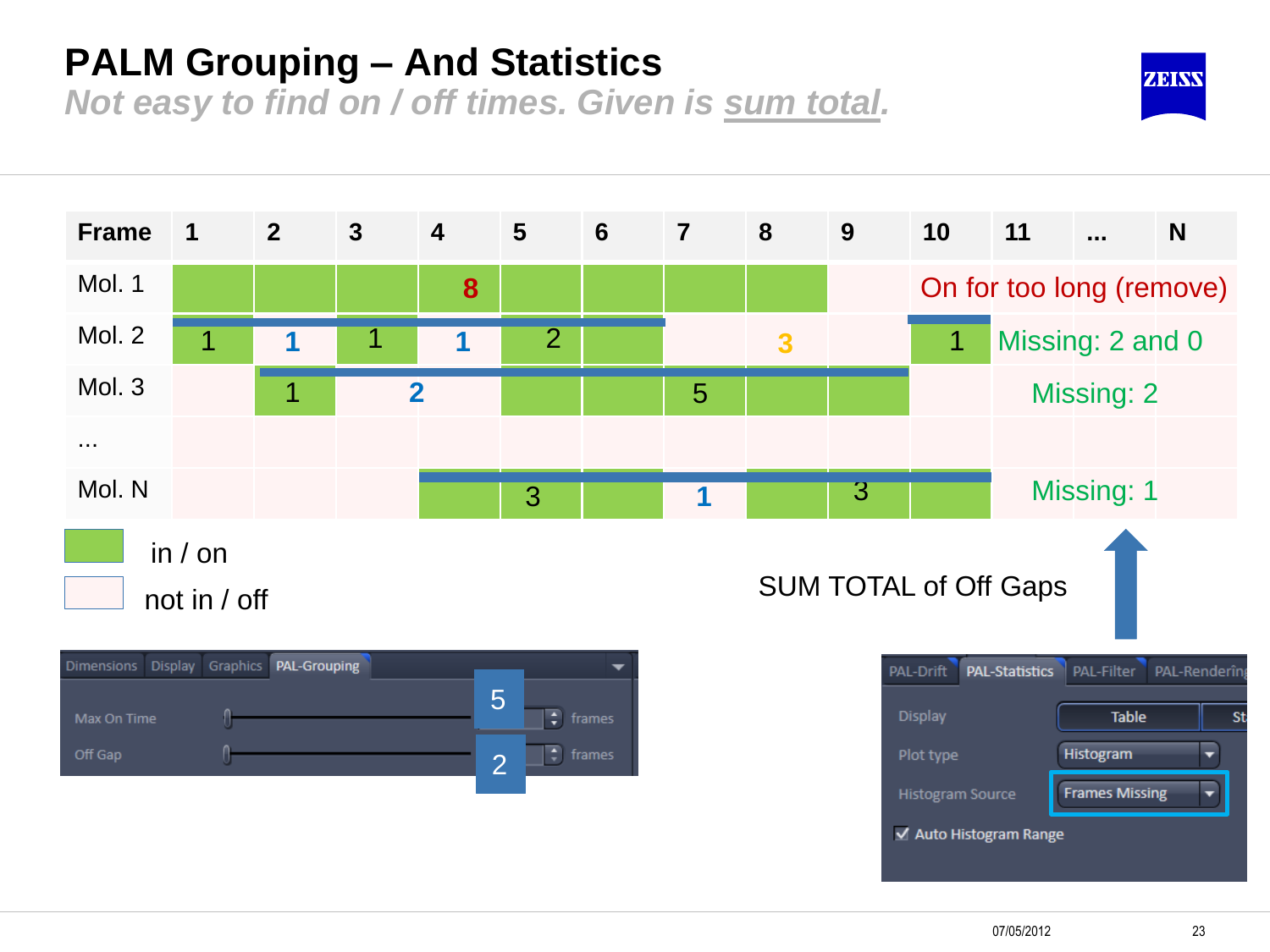*Not easy to find on / off times. Given in Statistics is sum total.*



So how to find on/off times?

- **(1) With control specimens:** With diluted molecules, so that each molecule can be addressed individually (virtually no spatial overlap) then characterizing on / off times with external software (Origin, MatLab, XL, etc.)
- **(2) Try and error:** Starting from restrictive settings (small on times, no off gap), gradually increasing on times and then gradually allowing for longer off gaps – then characterizing the histograms (using external software, Origin, MatLab, XL, etc.)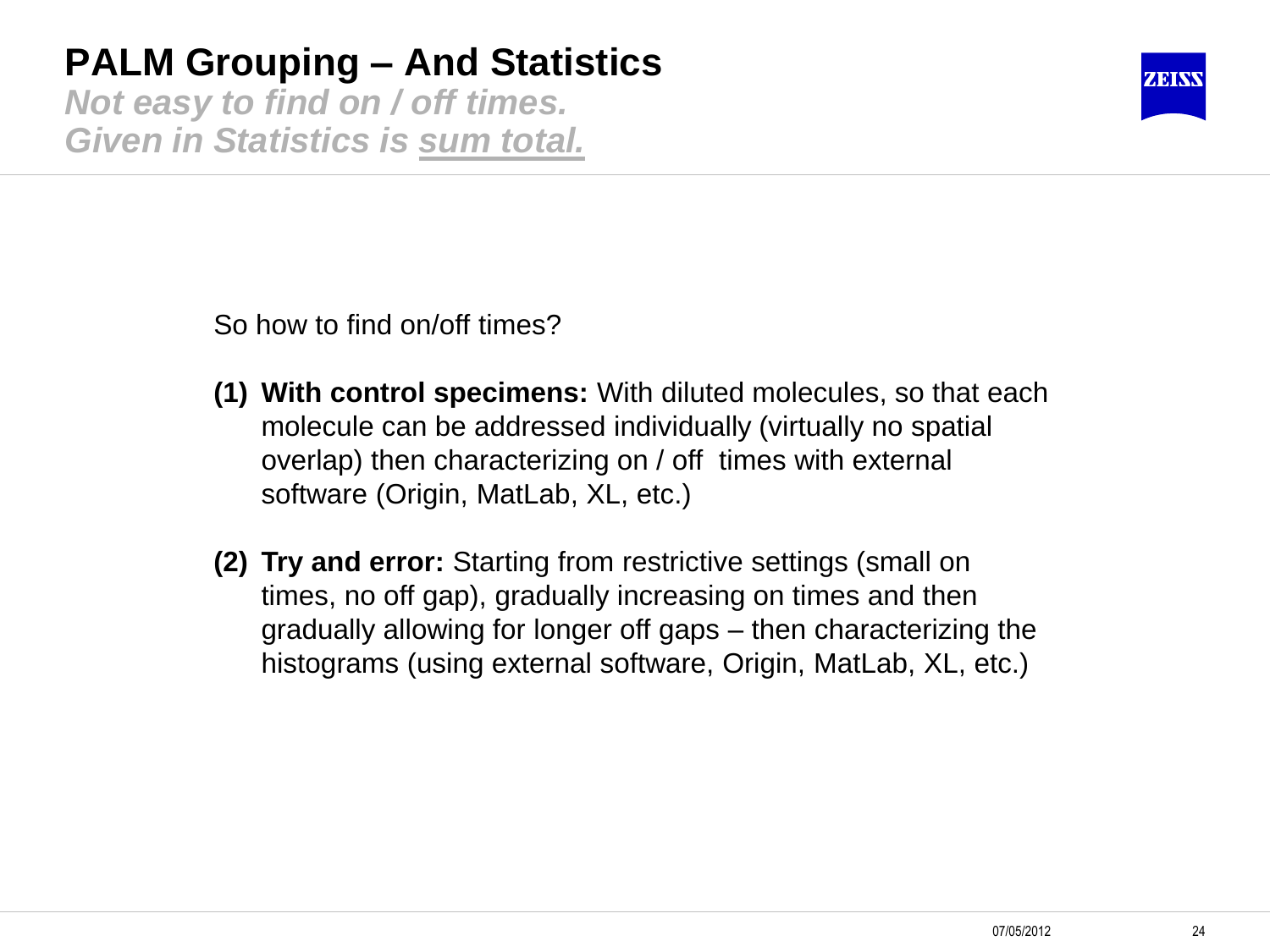

## We make it visible.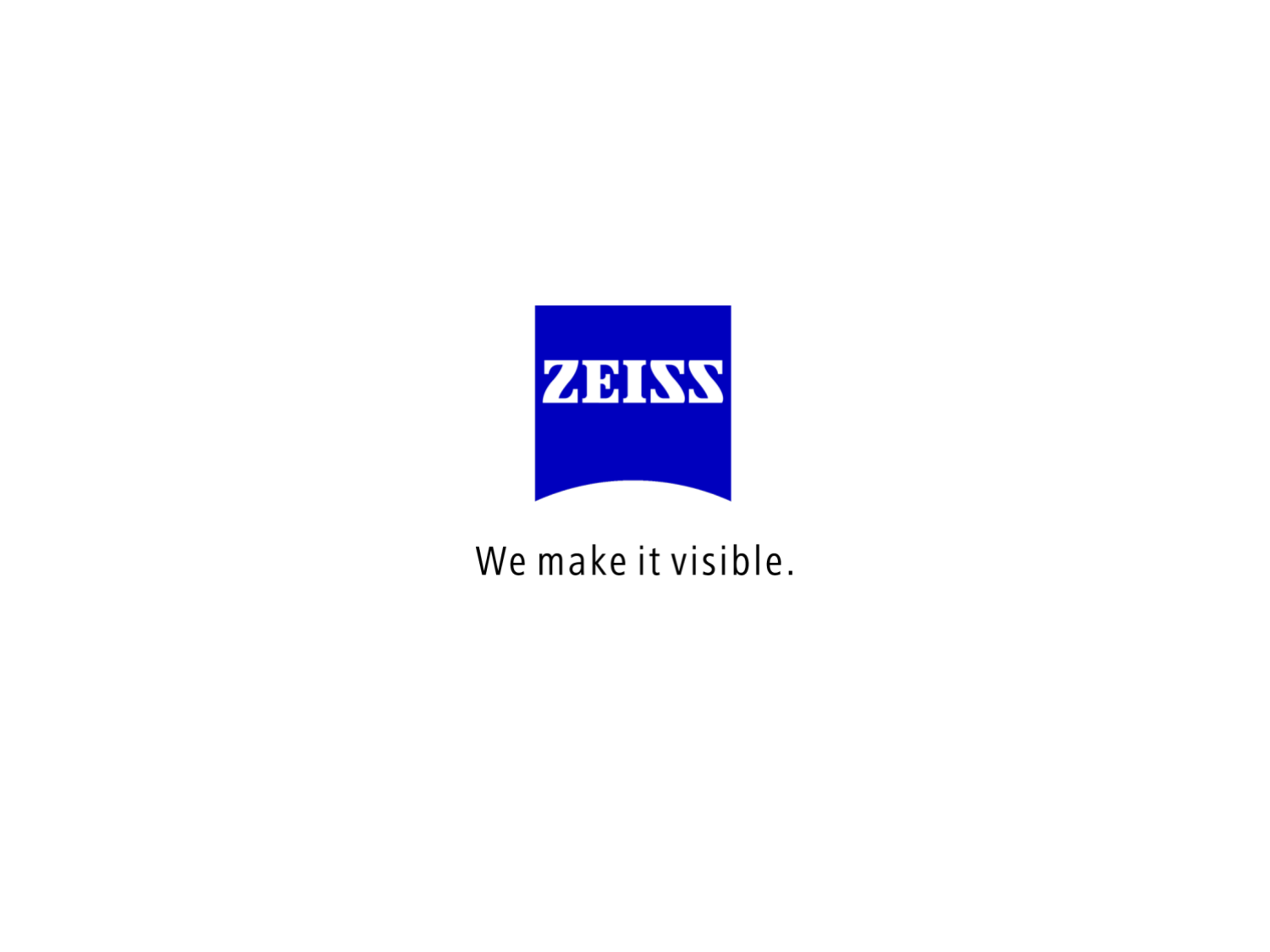## **PALM Grouping – Extreme examples**

*Special cases that are unlikely to exist*





A molecule could be on for 2 frames then blink for 1 frame (like above) indefinetly. In this case there is no maximum number of frames, no maximum number of frames missing.

The statistics don't stop at Max On Time The statistics don't stop at Off Gap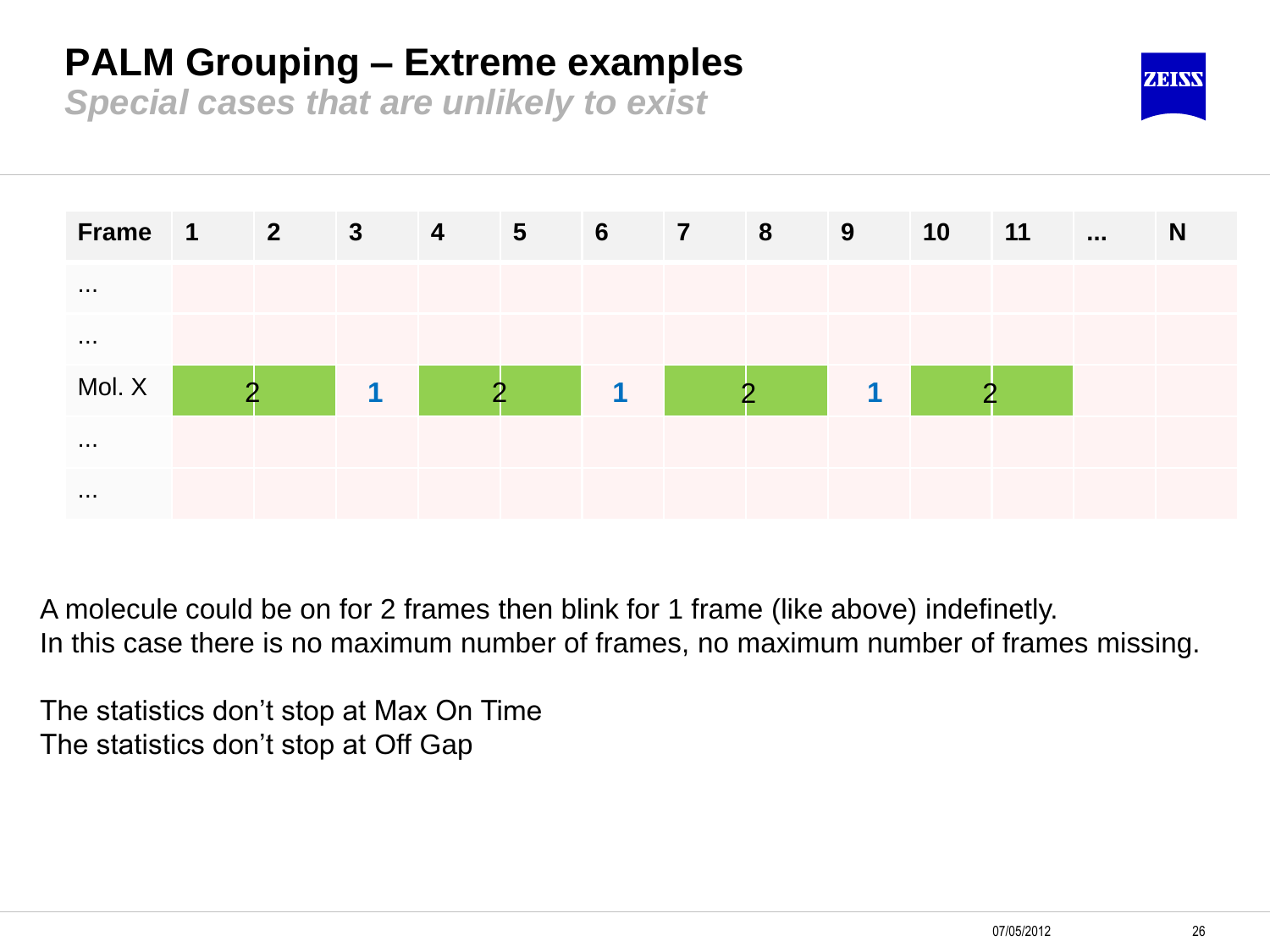## **PALM Grouping – Capture radius**

*Going back to theory... Just a bit*





#### Camera Image **Camera Image Camera Image Camera Image Same Zoom**

Each camera pixel is 100 nm in size. The positioning accuracy is much better than that!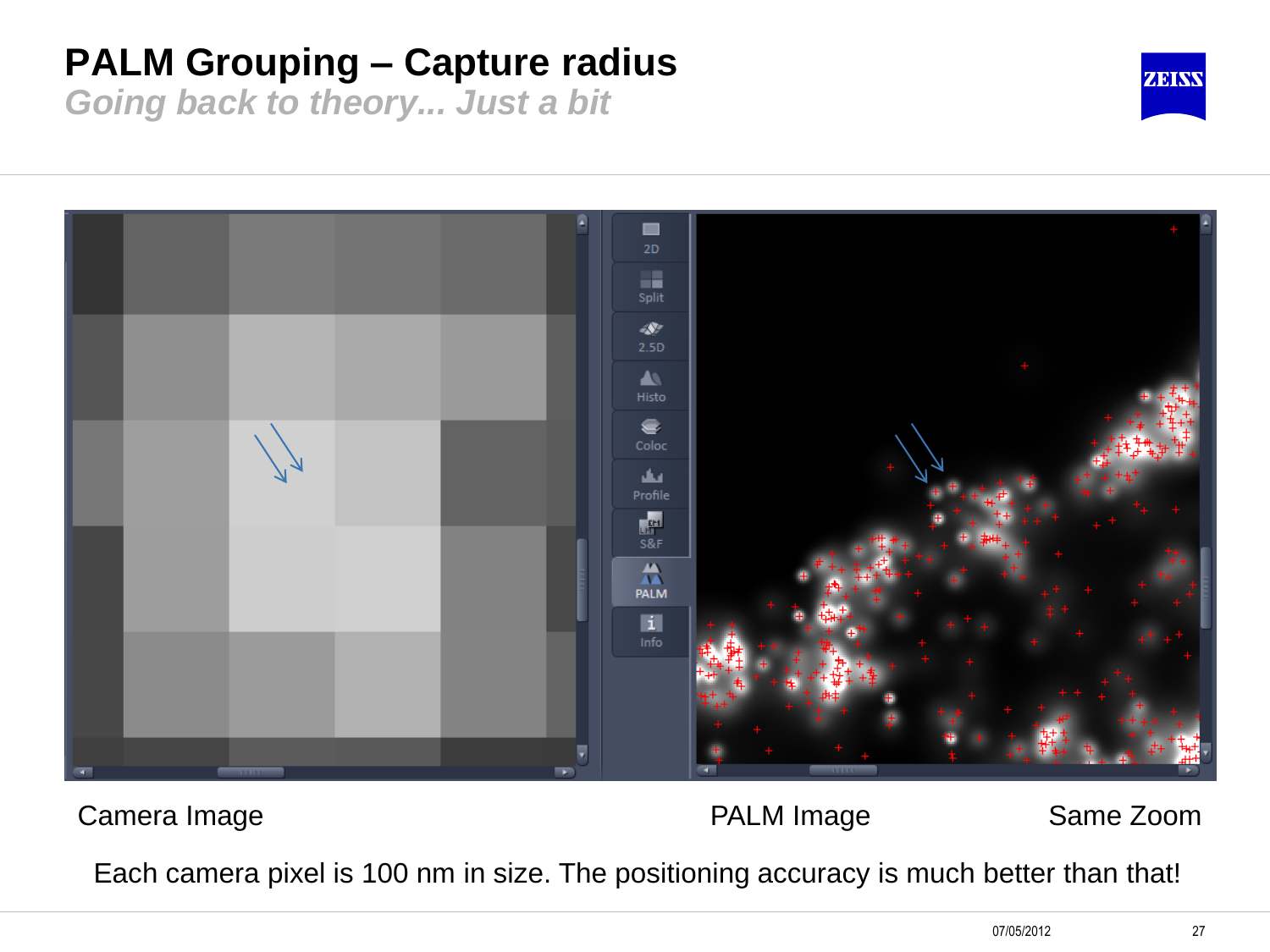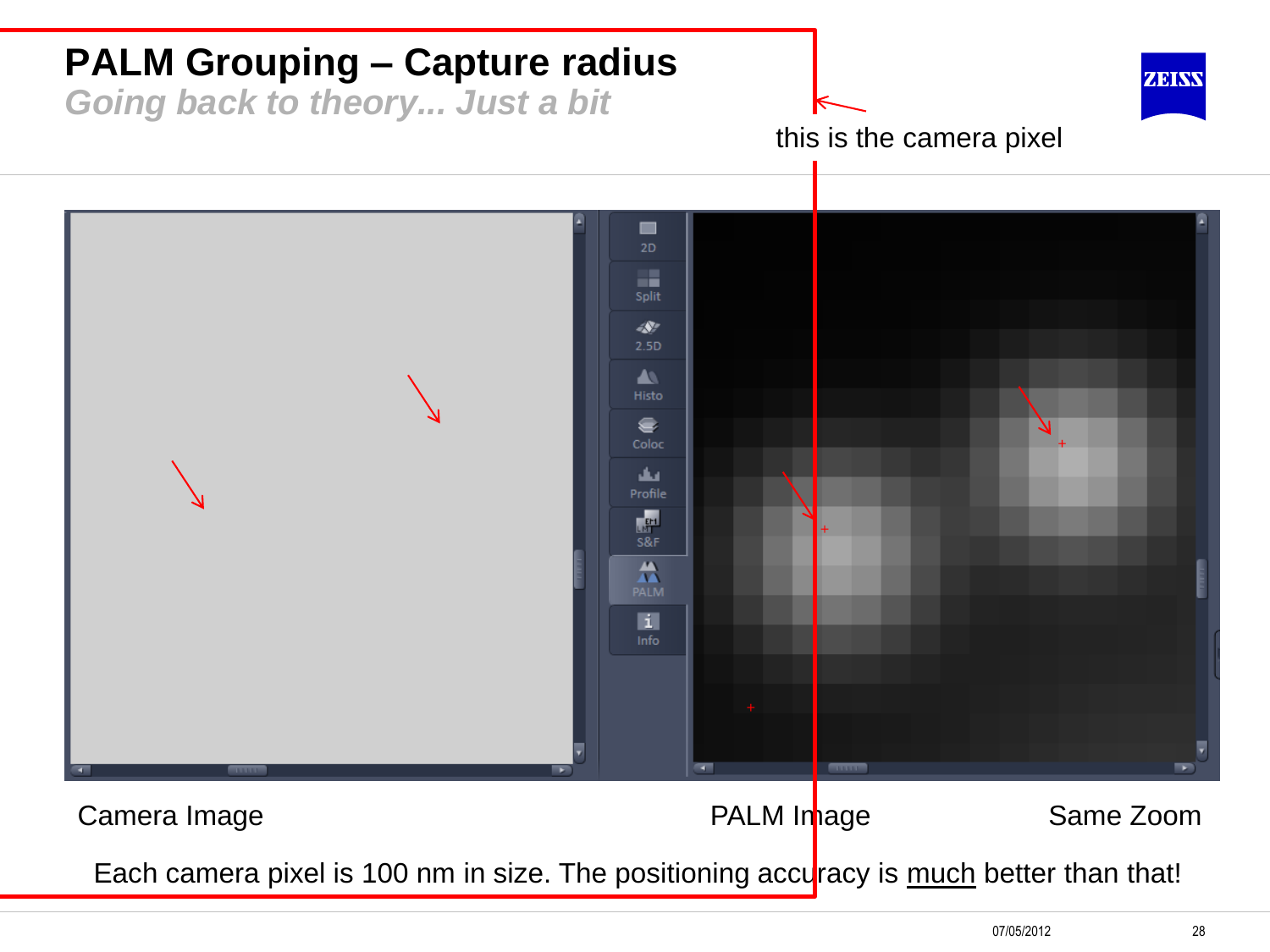## **PALM / dSTORM (Localization Microscopy)**

*Molecules may persist over a few frames or blink.*



It is reasonable to assume that these highlighted patterns in each frame originate from one molecule. In that case, the retrieved positions can be assigned to one and the same molecule - These patterns can be **grouped**.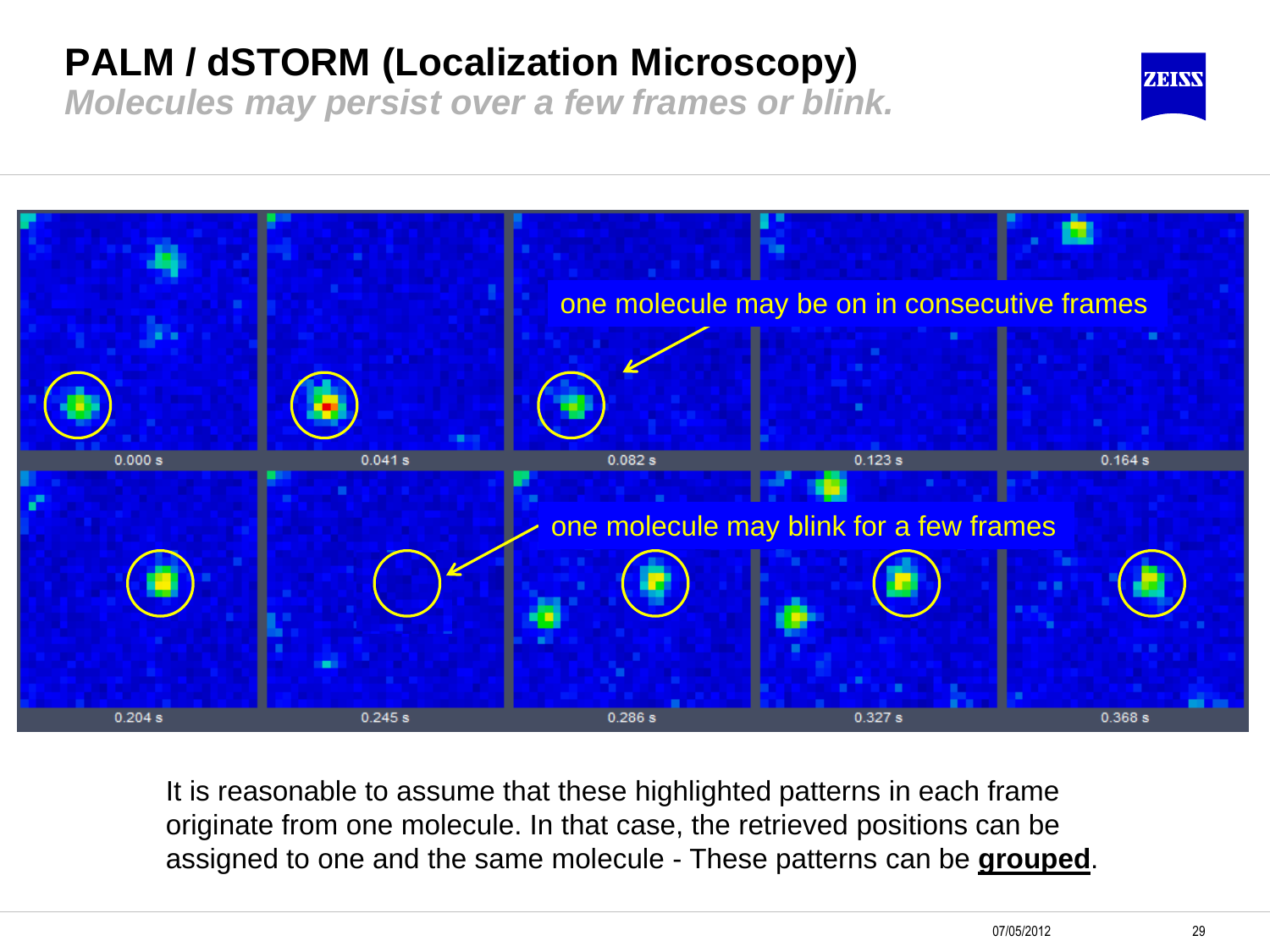



I want to count molecules. To do that: I need to control grouping properly. Example:

12 molecules or 6?